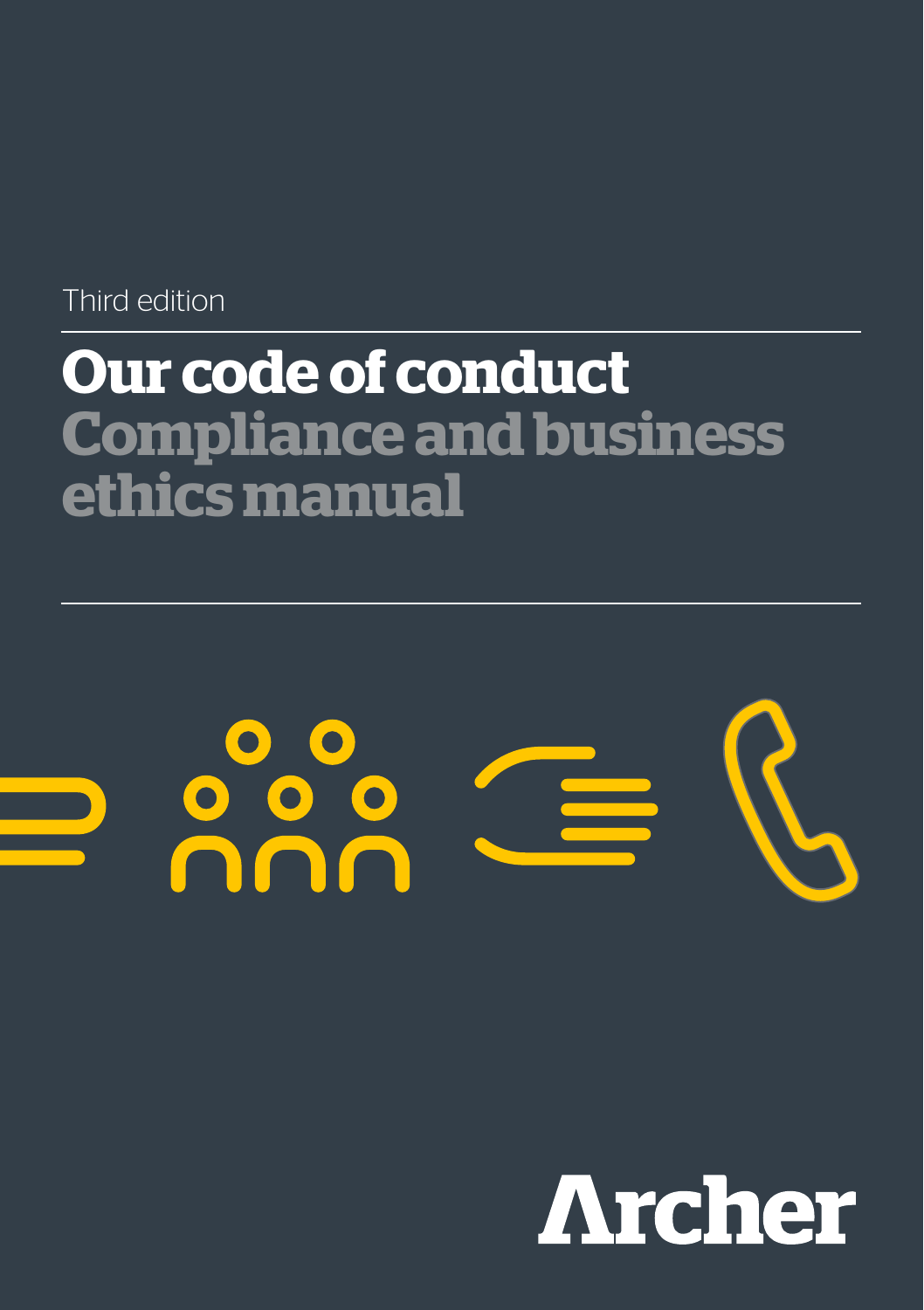# **Table of contents**

| <b>Message from Archer's CEO</b>                                 | 4               |
|------------------------------------------------------------------|-----------------|
| About the Compliance and business ethics manual                  | 6               |
| Section 1 – Maintaining accurate records and financial integrity | 9               |
| 1.1 Accounting and financial reporting                           | 10 <sup>°</sup> |
| 1.2 Accurate and complete records                                | 12              |
| 1.3 Securities transactions and insider trading                  | 14              |
| 1.4 Data Privacy                                                 | 17              |
| Section 2 - Health, safety and the environment                   | 19              |
| 2.1 Health, safety and the environment                           | 20              |
| Section 3 - Fair and honest business practices                   | 23              |
| 3.1 Gifts, meals and entertainment                               | 24              |
| 3.2 Bribery and corruption                                       | 27              |
| 3.3 Conflicts of interest                                        | 30              |
| 3.4 Competition and antitrust laws                               | 33              |
| 3.5 Trade control, sanctions and anti-boycott laws               | 35              |
| Section 4 – Protecting and using company assets                  | 39              |
| 4.1 Theft and abuse of company assets                            | 40              |
| 4.2 Intellectual property and confidential Information           | 43              |
| 4.3 Use of information technology and social media               | 46              |
| Section 5 - Governments and communities                          | 49              |
| 5.1 Governments and regulatory agencies                          | 50              |
| 5.2 Charitable contributions                                     | 52              |
| 5.3 Political contributions and activities                       | 54              |
| Section 6 - Human Rights and Employees                           | 57              |
| 6.1 Human Rights                                                 | 58              |
| 6.2 Fair treatment and equal employment opportunity              | 60              |
| 6.3 Respectful and harassment-free workplace                     | 62              |
| Section 7 - Reporting possible violations                        | 65              |
| 7.1 Reporting possible violations                                | 66              |
| <b>Useful contacts</b>                                           | 68              |
| <b>Certificate of compliance</b>                                 | 71              |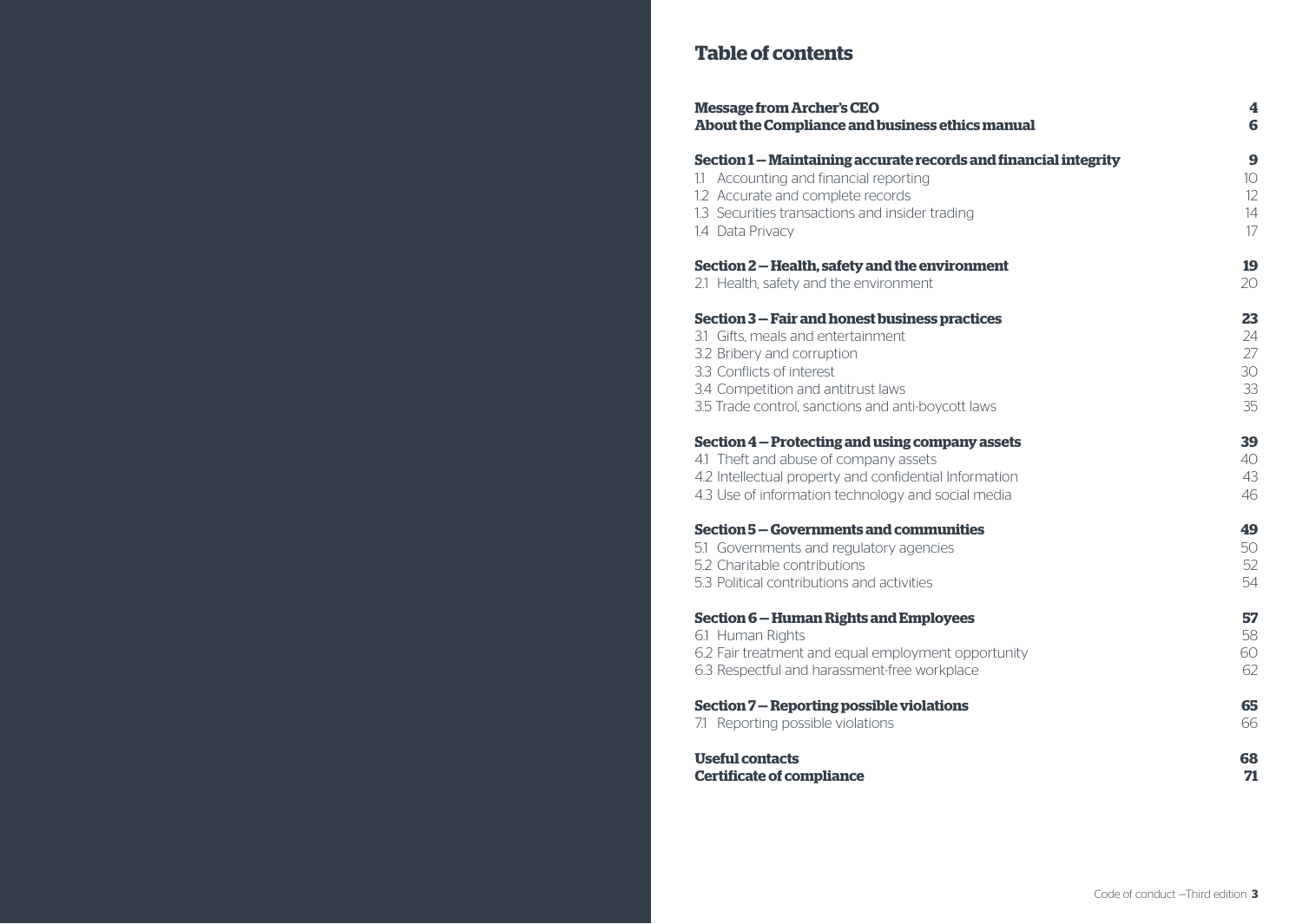

# **Message from Archer's CEO**

### Dear Archer Employees,

At Archer, integrity is one of our core values and conducting business honestly, lawfully, and ethically is fundamental to our continued success. Integrity needs to drive everything we do and is critical to upholding our reputation in the marketplace. Issues like corruption and harassment are more important than ever in our industry, and issues we take a zero tolerance approach to.

The Archer Code of Conduct was created to set out a common global standard to act as a guideline for our everyday activities, as well as when we encounter difficult situations. It reflects our values, is what management, stakeholders and customers expect from all Archer employees, and what you should expect from your colleagues. Regardless of your position in Archer, your business unit, or geographical location, our Code of Conduct applies to all of us. We require everyone to follow it, and each of you have an important role to play in ensuring we live by it.

Make yourself familiar with the Code of Conduct, and speak up if you have questions, or information about conduct that may be in conflict with it. Thank you for your continued commitment to Archer's values.

Dag Skindlo CEO of Archer Limited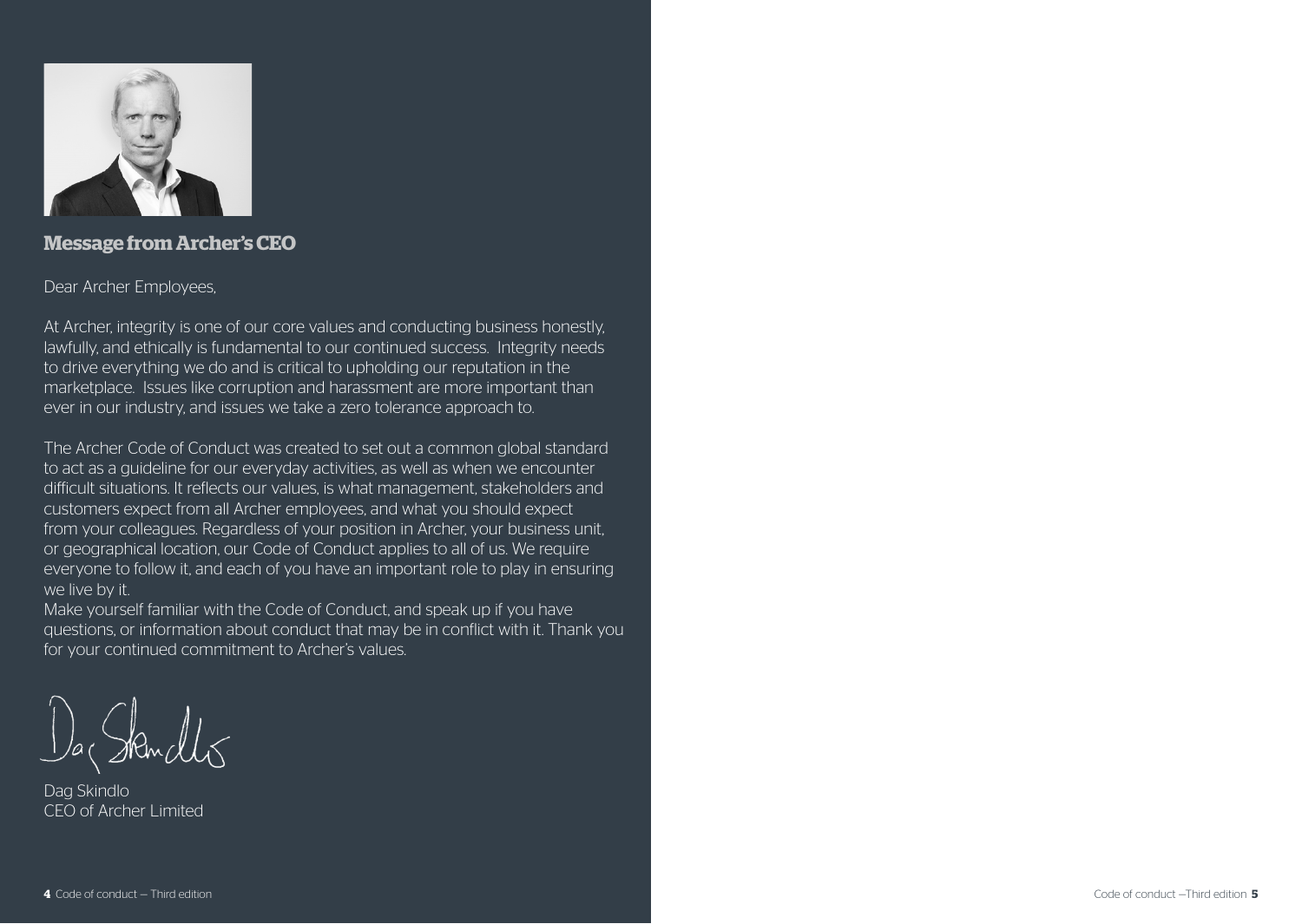# **About the Compliance and business ethics manual**

The Manual stands for a fundamental Archer commitment — to comply with all applicable legal requirements and the high ethical standards set out in this Manual wherever we operate.

### **Why does Archer have a Compliance and business ethics manual?**

To help us meet this commitment, the Manual details what the Company expects of its people regardless of location. It provides guidance on key subjects, references to more detailed policies, standards, and Guidelines for further direction, and identifies who to contact for additional help.

However, the Manual cannot address every situation. In addition to seeking additional help, it is your individual responsibility to exercise good judgment and common sense, so that your actions do not damage Archer's hard-earned reputation for integrity.

### **What about different laws in different countries?**

Archer does business globally, and that means our employees are subject to the laws and regulations of different countries, and of organizations such as the European Union. Each of us is responsible for knowing and following the laws that apply to us where we work.

The Manual establishes a universal framework for employee conduct applicable throughout the Company, regardless of location. Where differences exist as the result of local customs, norms, laws, or regulations, you should apply either the Manual or local requirements — whichever sets the highest standard of behavior.

### **The duties of those who supervise others**

Those who supervise others have additional responsibilities under the Manual. They must:

- Promote compliance and business ethics by example in other words, show by their words *and* behavior what it means to do the right thing.
- Make sure that those who report to them understand and follow the Manual's requirements.
- Support employees who, in good faith, raise questions or concerns.

### **Your personal commitment to doing the right thing**

This Manual represents a commitment to doing the right thing. By working for Archer, you are agreeing to uphold this commitment. All employees must follow this Manual. Failure to do so is taken very seriously and may result in disciplinary action up to and including dismissal. *No Archer employee will be negatively affected for refusing to carry out instructions that would result in a legal or policy violation.*

### **Additional key points**

- Nothing contained in this Manual is intended to be, nor shall it be
- construed as, an employment agreement.
- The policies, Guidelines, and related procedures referenced in this Manual are subject to change.
- This Manual supercedes any prior codes of conduct or similar documents of the Company or its subsidiaries and affiliates.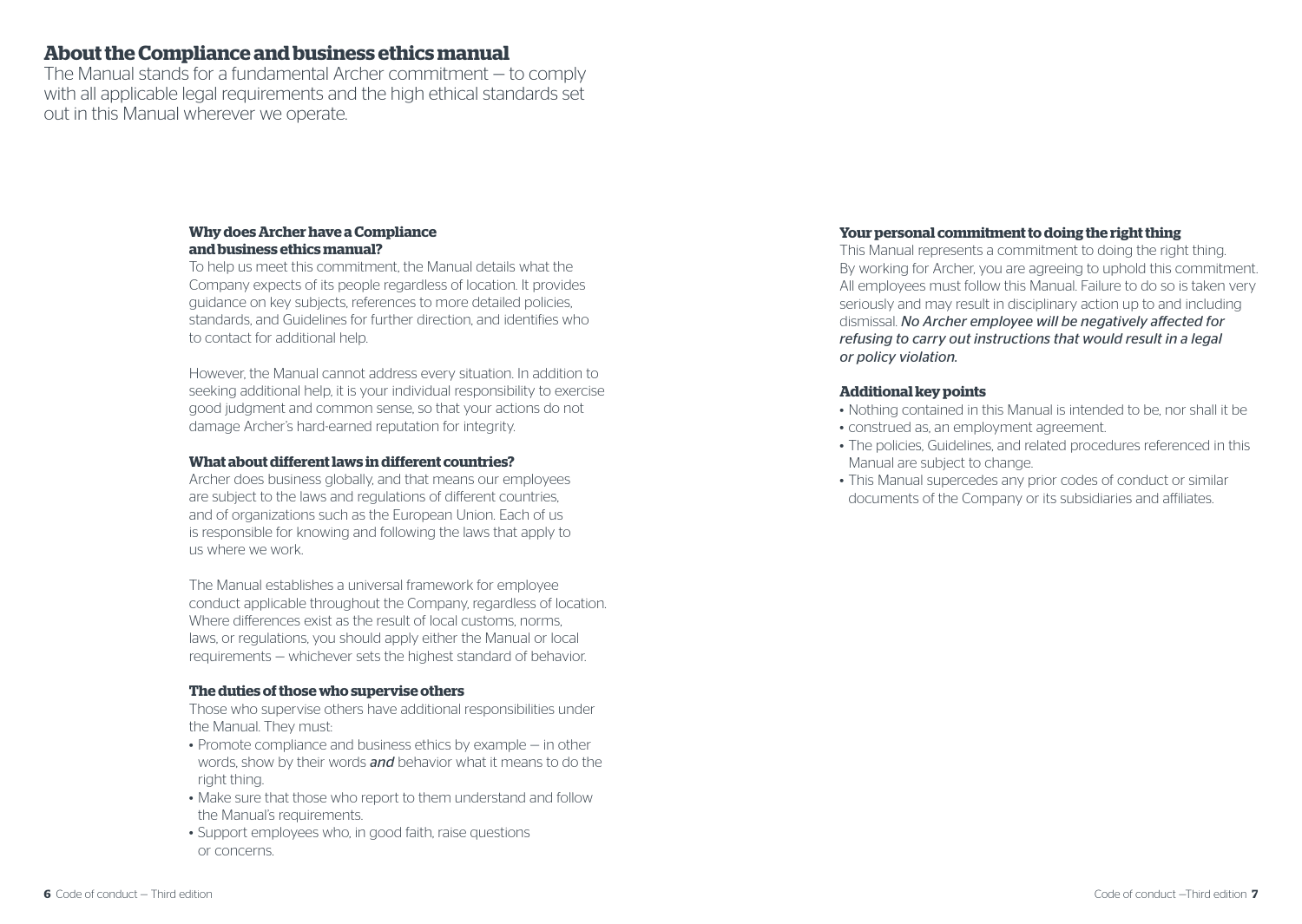**Section 1 Maintaining accurate records and financial integrity**

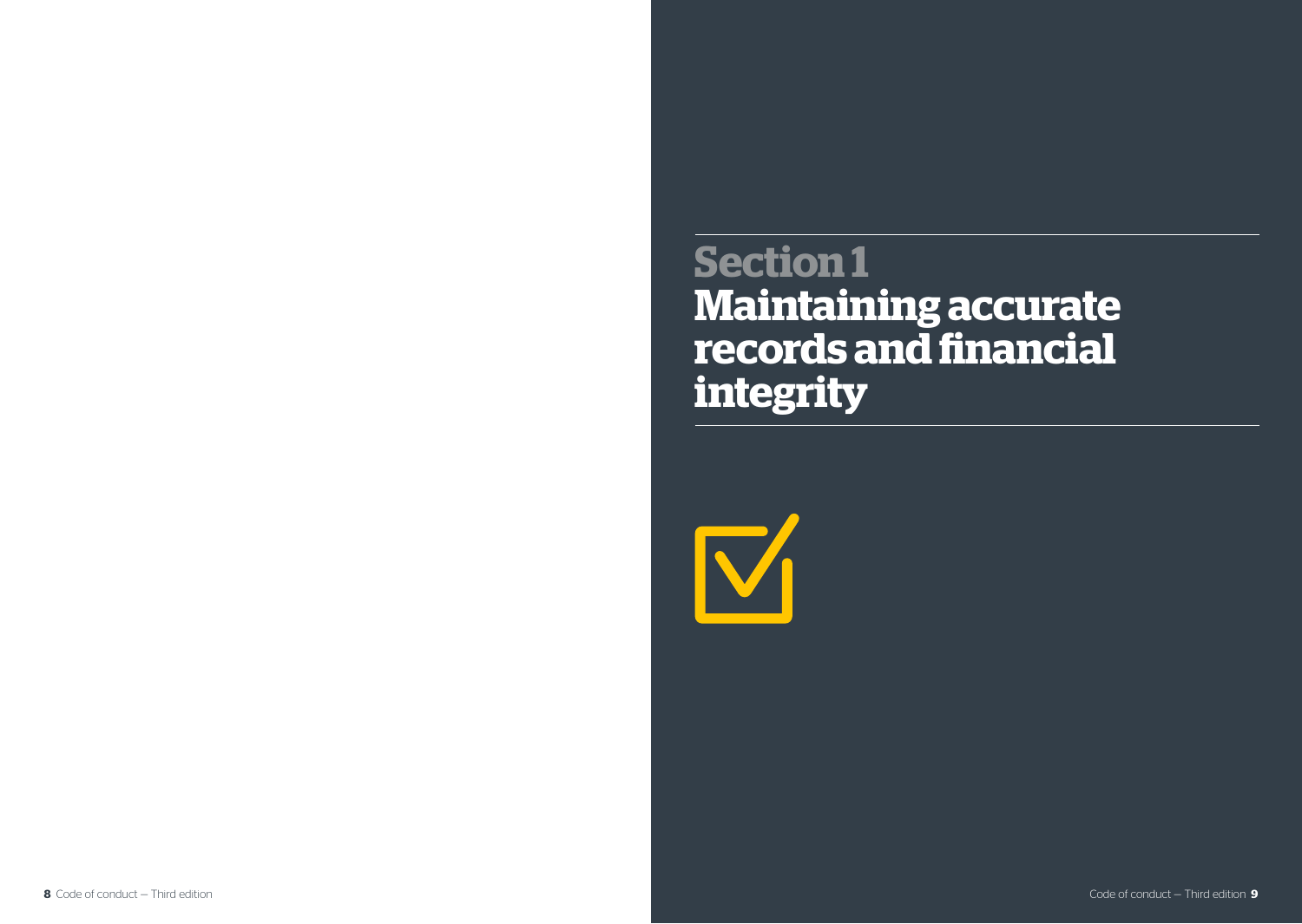# **1.1 Accounting and financial reporting**

Honest, accurate, and complete recording and reporting of accounting and financial information is essential to Archer's credibility and reputation, meeting Archer's legal and regulatory obligations, and fulfilling Archer's responsibilities to shareholders and other external stakeholders.

Such recording and reporting also informs and supports Archer's business decisions and actions — informed decisions and actions are impossible with inaccurate or incomplete information.

All accounting and financial transactions must be accurately and fully recorded in the Company's financial records and financial reports.

### **All employees must:**

*Always*

- follow all applicable laws, regulations, rules, and Archer policies for reporting information
- ensure all transactions are properly authorized and are accurately and completely recorded
- submit or approve only valid and properly documented expense reports account, fund, or asset is created or maintained
- ensure that transactions between the Company and its subsidiaries and other related entities are properly and accurately recorded and reported
- cooperate fully with Archer's internal and external auditors, providing them with accurate and complete information and allowing them access to staff and documents

*Never*

- intentionally make a false or misleading entry in a report, record, or expense report
- try to influence others to do anything that would compromise the integrity of the Company's financial records or reports
- sell, transfer, or dispose of company assets without proper documentation and authorization

### **Internal accounting controls**

Senior management for each business unit have an additional responsibility to ensure that proper and adequate controls — in accordance with applicable laws, regulations, and rules — are in place to ensure honest, accurate, and complete accounting records and financial reporting.

Senior management for each business unit are required to submit a quarterly statement to Archer's Chief Executive Officer and Chief Financial Officer acknowledging their responsibility for the preparation and integrity of financial information submitted for inclusion in the Company's consolidated financial statements.

The statement will also acknowledge senior management's responsibility for fostering a strong ethical climate and maintaining adequate internal accounting controls in that division.

### **Key takeaways**

- 1. The Company relies heavily on the accuracy of all financial records and reports for business decision-making.
- 2. Recording and reporting at the local/ operational level is critically important to the Company's overall financial integrity and satisfying the Company's legal and regulatory obligations.
- 3. Problems are best addressed openly and directly rather than by making false or incomplete records or reports to hide problems.

### **If you have questions**

Contact your Business Unit Controller, Group Controller, or the Chief Accounting Officer.

### **Reporting violations**

If you believe you are being asked to create any false or misleading entry, data, or report; if you are worried that a transaction is being, or has been, improperly recorded;or if you know of any other improper accounting or financial activities, you must promptly report such concern or incident to your Business Unit VP or Business Unit Controller, *and* the Chief Accounting Office.

Your prompt reporting will enable early management intervention to take place.

### **Reference materials**

*• Accurate and complete records,* in this Manual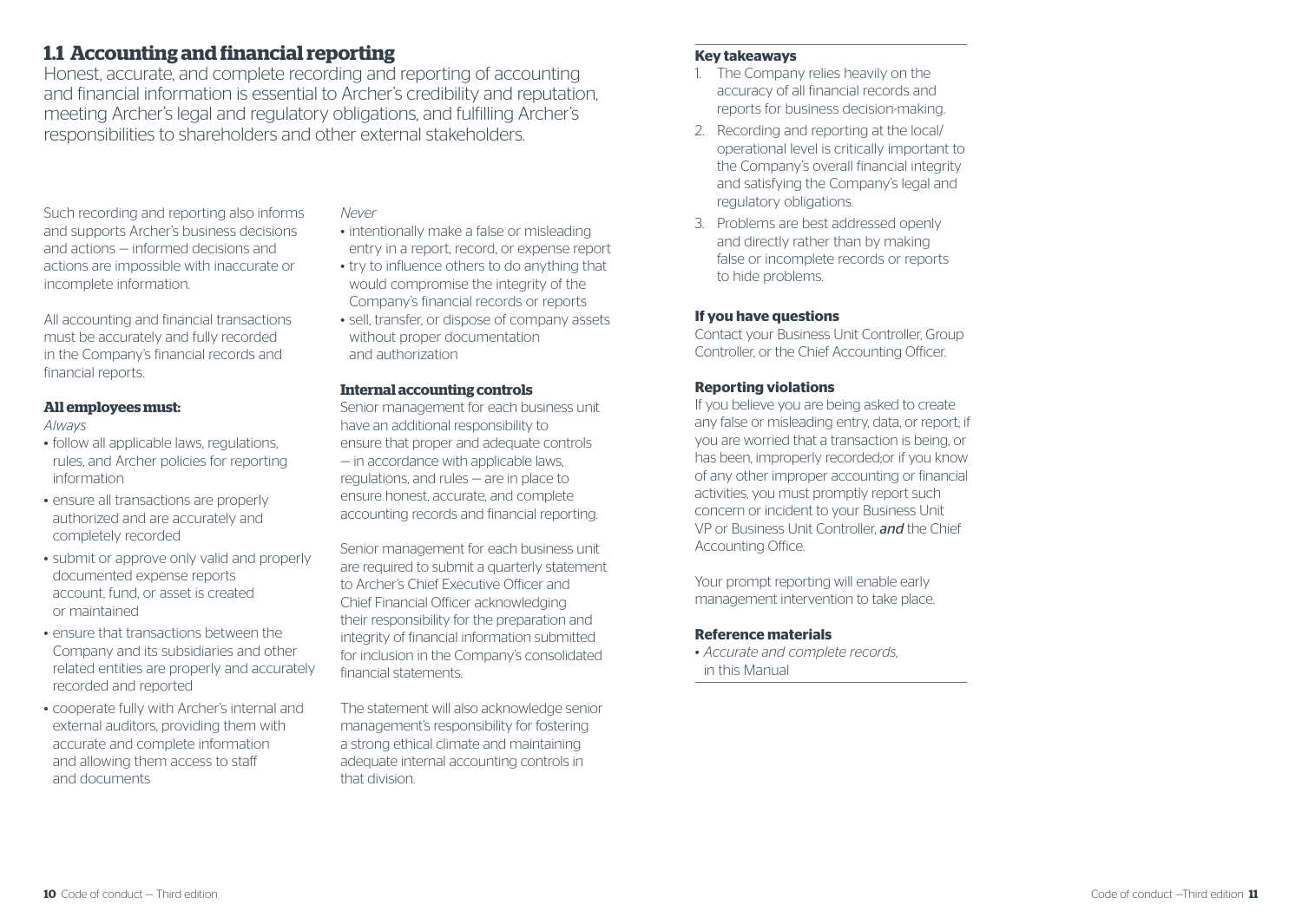# **1.2 Accurate and complete records**

Truthful and accurate recording of information (both financial or nonfinancial) is essential to Archer's credibility and reputation, informing and supporting Archer's business decisions and actions, meeting Archer's legal and regulatory obligations, and fulfilling Archer's responsibilities to shareholders and other external stakeholders.

All records that Archer employees create must accurately reflect transactions and events. No employee of the Company will falsify records in any way.

Records must be retained in accordance with all applicable laws, contractual requirements and the Company's *Record Retention Procedures.* 

### **Accurate records**

Financial records must conform to all applicable laws, regulations, rules, and Archer policies. The Company's records must be sufficient to disclose our financial position with reasonable accuracy at any time and must give a "true and fair view."

Other records (such as HSE performance, quality data, regulatory filings, and other important Company information) must also be accurate and complete. Again, both Archer policy and, in many cases, legal standards, require it.

This is true whether the record (whether financial or non- financial) is in the form of paper documents, electronic files, or any other medium that contains information about Archer or its business activities.

Failure to keep accurate and complete records is not only contrary to Archer policy but also may break the law. There is never a justification or an excuse for falsifying records or misrepresenting facts.

*Intentionally falsifying or creating misleading information may lead to fraud, and the Company will not tolerate fraud of any kind.*

### **Records retention**

Records must be retained in accordance with all applicable laws, contractual requirements and the *Company's Record Retention Procedures.*

*Never*

- hide, alter, destroy, or otherwise tamper with:
- company records except as authorized in accordance with Archer's *Records Retention Procedures.*
- documents relating to actual, pending, or threatened litigation or government audits and investigations.
- remove or destroy records before the date specified in the appropriate retention schedule without first obtaining permission as outlined in Archer's *Records Retention Procedures*

However, if records are no longer required for operational purposes and retention is not required by law or the Company's *Records Retention Procedures* then destruction and secure disposal is appropriate.

### **Key takeaways**

- 1. The Company's financial and operational integrity starts with you. What you record has legal and business implications.
- 2. Poor data means lost time and effort. We cannot meet our business objectives if we are working with bad data.
- 3. All Company records not just financial ones — are important. Job reports, maintenance logs, driver logs, time reporting, accident reports, and quality/ reliability data are all examples of key records.

### **If you have questions**

For questions about financial records, contact your Division Controller or Internal Audit.

For questions about non- financial records, contact your manager, Business Unit VP, or Archer Legal.

### **Reporting violations**

You must promptly report any false or misleading financial records to your Business Unit VP, Business Unit Controller, *and* Archer Legal.

You must promptly report any false or misleading non- financial records to your manager or Business Unit VP, Business Unit Controller, *and* Archer Legal.

- *• Records Retention Procedures*
- Accounting and financial reporting, in this Manual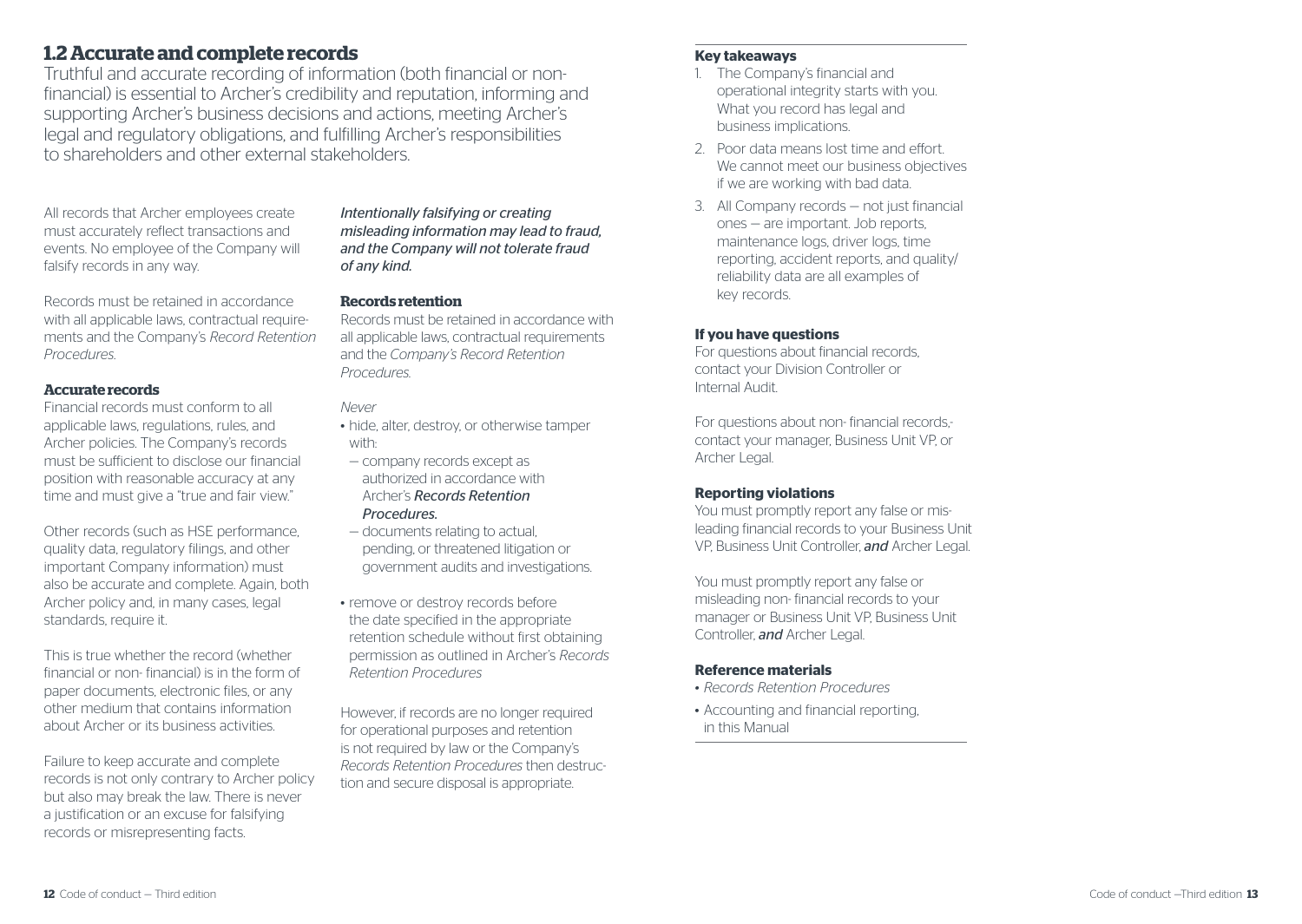# **1.3 Securities transactions and insider trading**

Archer is committed to supporting fair and open securities markets throughout the world. The term "securities" includes any and all financial instruments, such as: stock, warrants, puts, calls, options, and other contracts to buy or sell stock; and bonds and other debt instruments.

Archer employees are prohibited from trading on the basis of "material non-public information" (also called "inside information") in stock or other securities of Archer. In addition, Company employees must not speculate on Archer stock.

Company employees must not share material non-public information with any person outside Archer. Inside Archer, employees may share such information only on a need-to-know basis.

### **Facts about insider trading laws**

- Insider trading laws are enforced around the world.
- It is illegal to abuse the market by behavior based on inside information. This includes trading or failing to trade due to information not available to the public.
- Penalties are severe. Breaches of insider trading laws are taken very seriously and penalties can include imprisonment or fines.
- Leaking material inside information or tipping someone off can break the law. If you give material inside information to someone outside the company, you may be breaking the law — even if you did not personally benefit from the trade.
- Material inside information may also be about another company. It may be information you have obtained confidentially about another company during the course of your work — for example, a customer or supplier. In this case, you must not trade in securities of that company while in possession of insider information.
- Market manipulation is also illegal. Market manipulation involves spreading false information or engaging in activities designed to manipulate the price of publicly listed securities.

### **What is "Non-public" or "inside" information?**

"Non-public" or "inside" information means information that relates, directly or indirectly, to Archer or another company that is not available to the public.

### **What is "material" information?**

"Material" information is any information that a reasonable investor is likely to consider important in deciding whether to buy, sell, or hold a company's shares. Examples of material information include:

- major new products, services, or patents
- significant new contracts
- earnings statements and forecasts
- changes (positive or negative) in actual or projected sales or earnings
- major developments in litigation
- expected governmental actions
- significant changes in management personnel or structure
- significant changes in capital expenditure plans or borrowing
- adverse changes in liquidity, such as a sharply decreased cash low or the unavailability of needed credit
- joint ventures or mergers with, or acquisitions of, other companies
- public or private offerings of a significant amount of additional stock
- changes in dividends and stock repurchases
- significant changes in the Company's asset values or fines of business

### **24-hour waiting period**

Archer employees who possess material non-public information about Archer can buy and sell Archer stock only after a 24 hour waiting period after that information has been disclosed to the public in a press release or in a filing with the appropriate securities regulatory authorities.

Similarly, no employee of Archer who possesses material non-public information about any other company may buy or sell securities until 24 hours after the material inside information becomes public — that is, after a company public announcement or filing is made and investors have had 24 hours to evaluate the information.

### **Directors and officers**

Archer Directors and Executive Management are subject to additional requirements before engaging in transactions involving Archer securities. See *Archer's Insider Trading Regulation Procedure*.

### **Speculating in Archer stock**

It is against Company policy for any employee to speculate in the Company's stock or other securities, as this can create the appearance of insider trading.

Examples of speculating include:

- any sort selling
- trading in options such as puts or calls. forward or futures contracts, bonds notes, and investments whose value is determined by the price of such securities (such as derivatives or spread bets)
- short-term and frequent trades

If you have questions about whether a particular proposed action would constitute speculation, contact the Chief Financial Officer or the General Counsel.

### **Basic rules you must follow** *Never*

- buy or sell stock or other securities in Archer while in possession of material non-public information — even if you think you are not relying on it
- disclose material non-public information to anyone outside the Company, including family members
- speculate in Archer stock
- spread false information or engage in other activities to manipulate the price of publicly listed securities
- buy or sell stock or other securities in another company using material nonpublic information
- engage in any other behavior that may be regarded as a failure to observe the standards of behavior reasonably expected of you based on your position in relation to the market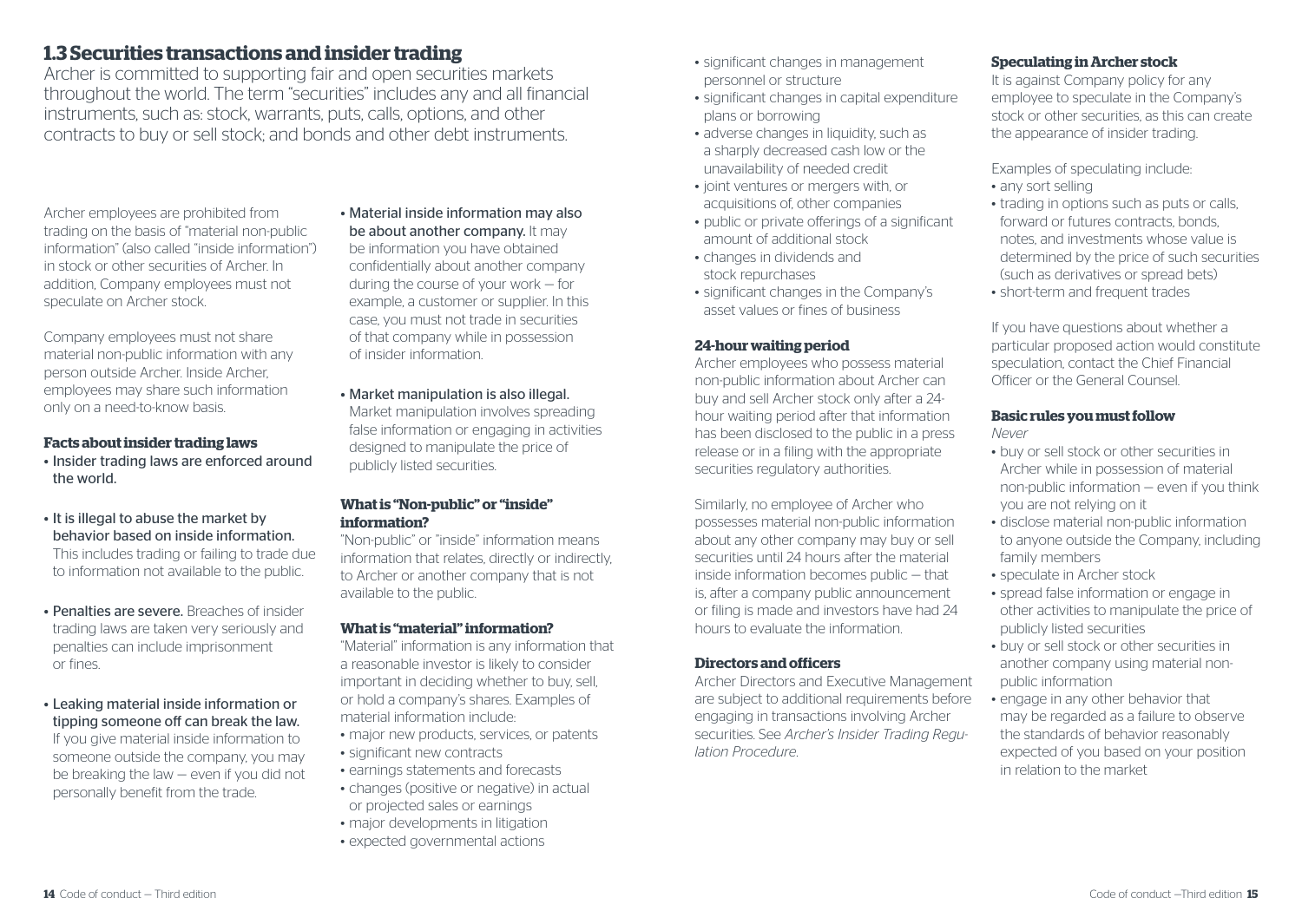### *Always*

- only disclose material inside information to another Archer employee when it is necessary for you to do your job
- protect inside information from accidental disclosure

### **Key takeaways**

- 1. Never trade any company's stock based on material inside information.
- 2. Do not share material inside information with anyone unless they have a business need for it and are approved to receive it.
- 3. Never speculate on Archer stock or related securities.

### **If you have questions**

Contact the Chief Financial Officer, General Counsel, or Archer Legal.

### **Reporting violations**

You must promptly report any suspected violation to the Chief Financial Officer and General Counsel.

Your prompt reporting will enable early management intervention to take place.

### **Reference materials**

*• Archer Insider Trading Regulations Procedure*

# **1.4 Data Privacy**

Archer is committed to correctly and lawfully collecting, storing, protecting, and processing the personal data of our employees, clients, suppliers, and shareholders. Data privacy legislation in many jurisdictions in which we operate create certain obligations which we all must adhere to.

Archer is accountable for the direct or indirect processing of all Personal Data we have collected or otherwise possess. "Processing" includes as collection, use, analysis, sharing, transmission, sharing, or disposal of Personal Data. Archer's Data Protection Procedure, Data Subject Access Request Procedure, and Personal Data Breach Procedure all regulate how we process Personal Data.

### **What is Personal Data?**

Personal data when used in the context of this • Ensure that you collect only as much Manual and data privacy legislation, means data or information that allows an individual to be identified. Examples are:

- Name
- Date of birth
- 
- Address Employee number
- Location data

### **What Personal Data do we collect?**

Personal Data is collected by Archer in a variety of ways. Our internal IT systems, security systems, email inboxes, and messag ing platforms gather, store and use Personnel Data from current and former employees, suppliers, external contractors, agency staff, job applicants, visitors, and clients.

### **Basic rules you must follow**

If processing Personal Data is part of your role and responsibilities, ensure compliance by referring to the Archer Data Protection Policy, relevant procedures and FAQs and by following these basic principles:

- Ensure Personal Data is collected and pro cessed lawfully and fairly
- Sensitive Data that is collected must be treated with a higher degree of care and protection
- Personal Data as necessary for a particular purpose, and it is deleted after it is no longer needed for that purpose
- Personal Data must be stored and Pro cessed securely – reduce risk by continually reviewing the amount of Personal Data you store on your emails, desktop, network.
- Persons whose data we hold have the right to access, deletion, and rectification of this data
- Contact your local HR manager, HR Direc tor, or Archer Legal if you receive any request for a person to review their personal data we hold
- In the event of a Personal Data breach that effects the confidentiality, integrity, or avail ability of Personal Data we hold, or which is being Processed by us or on our behalf, it must be reported immediately to the HR Director, IT Director, and General Counsel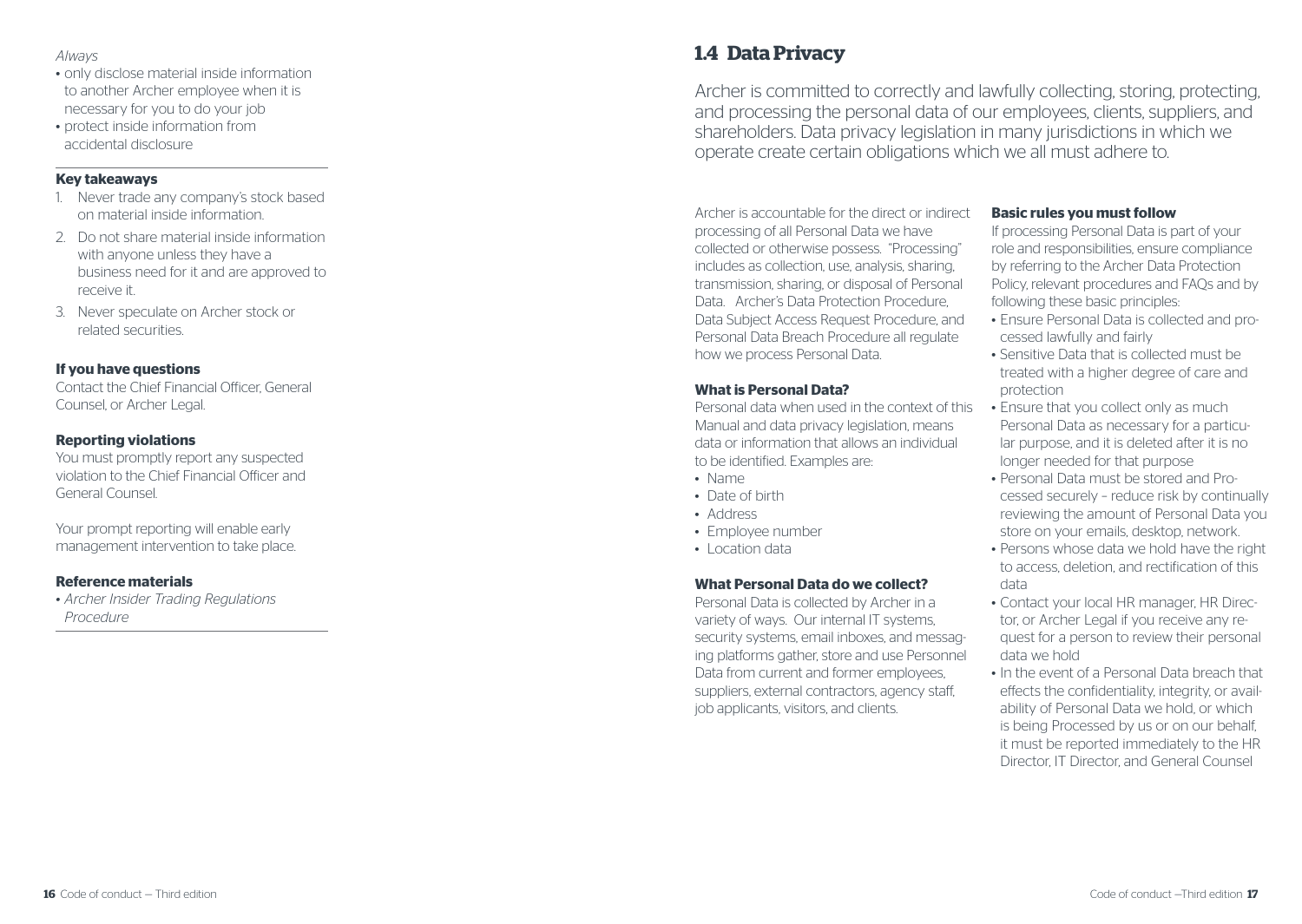- 1. Personal Data should only be collected for a reason and deleted when that reason is complete
- 2. If you are in doubt as to the lawful reason for collecting or processing Personal Data then ask
- 3. Immediately report any known or suspected disclosure or leak of Personal Data.

**If you have questions** Contact the Business Unit HR, HR Director, IT Director, or General Counsel.

### **Reporting violations**

You must promptly report any suspected violation to the HR Director, IT Director, or General Counsel

### **Reference materials**

- *• Data Protection Procedure*
- *• Data Subject Access Request Procedure*
- *• Personal Data Breach Procedure*

# **Section 2 Quality, health, safety and the environment** Conduction and Conduction and Conduction and Conduction and Conduction and Conduction and Conduction and Conduction and Conduction and Conduction and Conduction and Conduction and Conduction and Conduction and Conduction a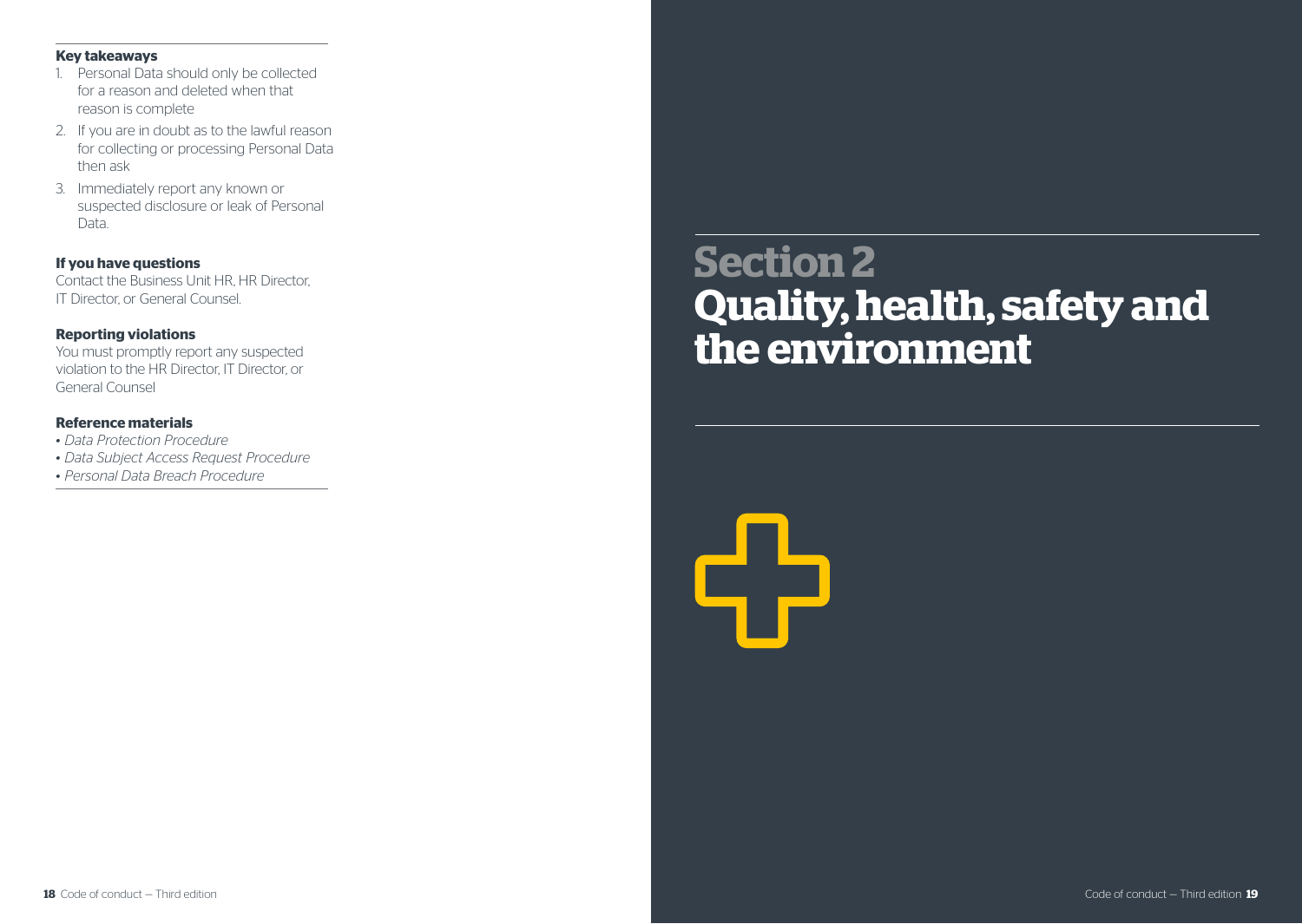# **2.1 Quality, health, safety and the environment**

Archer is fully committed to conducting business in the safest possible manner and being good stewards of the environment. At Archer, our goal is: no accidents, no harm to people, and no damage to the environment.

The Company is committed to the health and safety of its employees, contractors, and customers; to the health and safety of the communities in which it operates; and to the protection of the environment.

Every employee has a responsibility for getting QSHE right. No activity is so important or urgent that it cannot be done safely.

Accordingly, every employee has Stop Work Authority: the ability to stop any job or task that may be unsafe or damage the environment.

### **Safeguarding people and the environment**

All employees are responsible for constantly working to achieve

- zero incidents
- zero injuries
- zero collisions
- zero environmental spills

This begins with following the QSHE laws and regulations that apply to your work location as well as all Company QSHE standards and procedures. More than simply obeying rules — each employee is also responsible for:

- always considering the health, safety, and environmental aspects of every job or situation; and
- being part of, and fostering, a safety culture that empowers all employees to stop any job or task that may be unsafe or damage the environment

### **Reporting and recording HSE incidents**

This Manual's section on *Accurate and complete records applies* to all types of Company records, including QSHE reports. Each employee has the obligation to accurately and completely report incidents to their supervisor and local QSHE manager for entry into Archer's QSHE incident database. The falsification of reports or concealment of facts related to an incident is grounds for disciplinary action up to and including termination.

### **Key takeaways**

- 1. No activity is so important or urgent that it cannot be done safely.
- 2. Stop any work that becomes unsafe.
- 3. Immediately report to your supervisor and local QSHE manager any incident, accident, injury, unsafe or unhealthy condition, spill, or release of material to the environment, so that steps can be taken to correct, prevent, or control the condition immediately. *Never assume that someone else will report a risk or concern.*

### **If you have questions**

Contact your supervisor, local QSHE Manager, or the Director of QSHE.

### **Reporting violations**

You must promptly report any suspected violation of this section or Archer's QSHE standards and procedures to your supervisor or local QSHE Manager and the Director of QSHE.

QSHE incidents are to be immediately reported to your supervisor and local QSHE manager for entry into Archer's QSHE incident database.

### **Reference materials**

*• Accurate and complete records, in this Manual*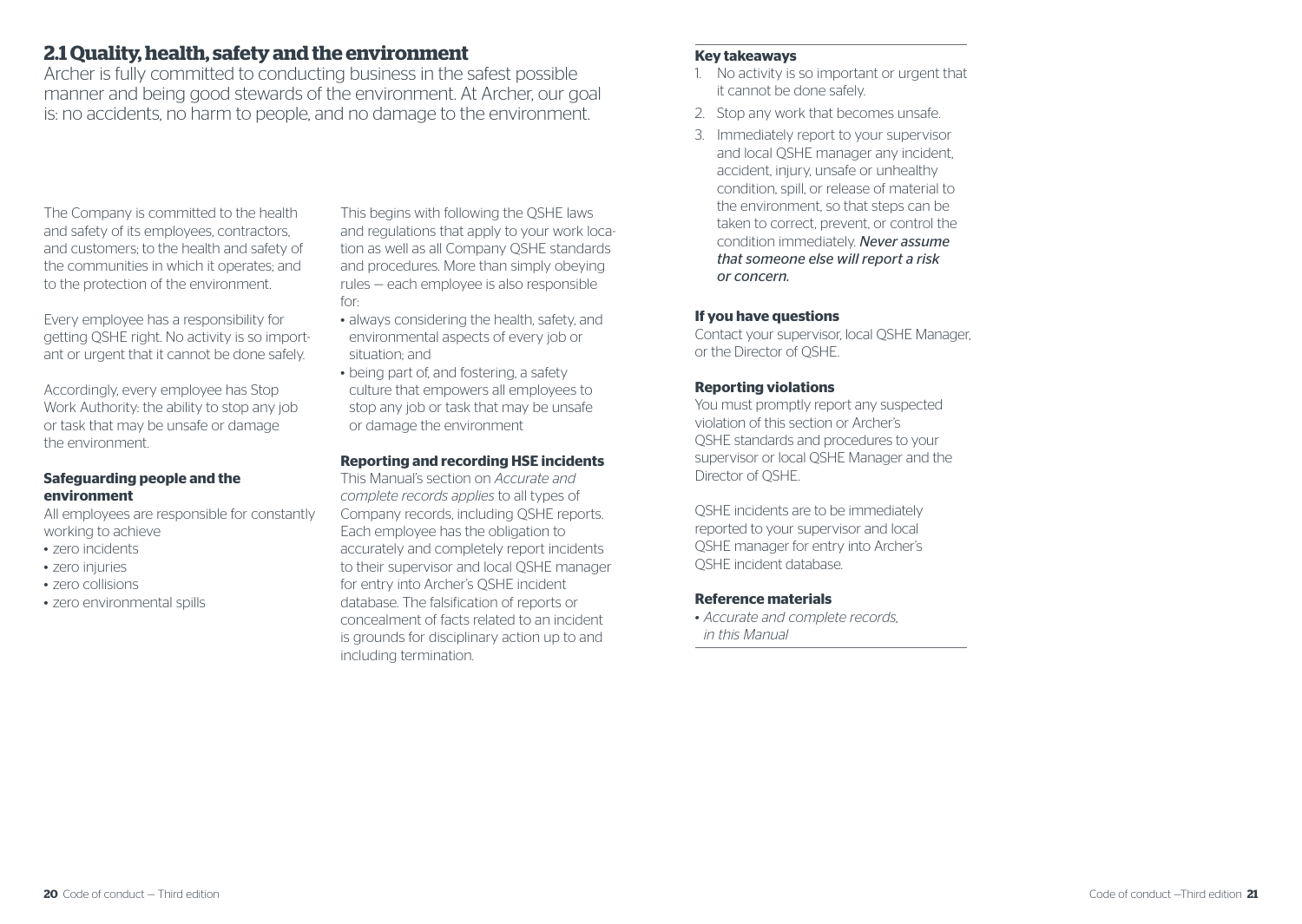**Section 3 Fair and honest business practices**

 $\blacksquare$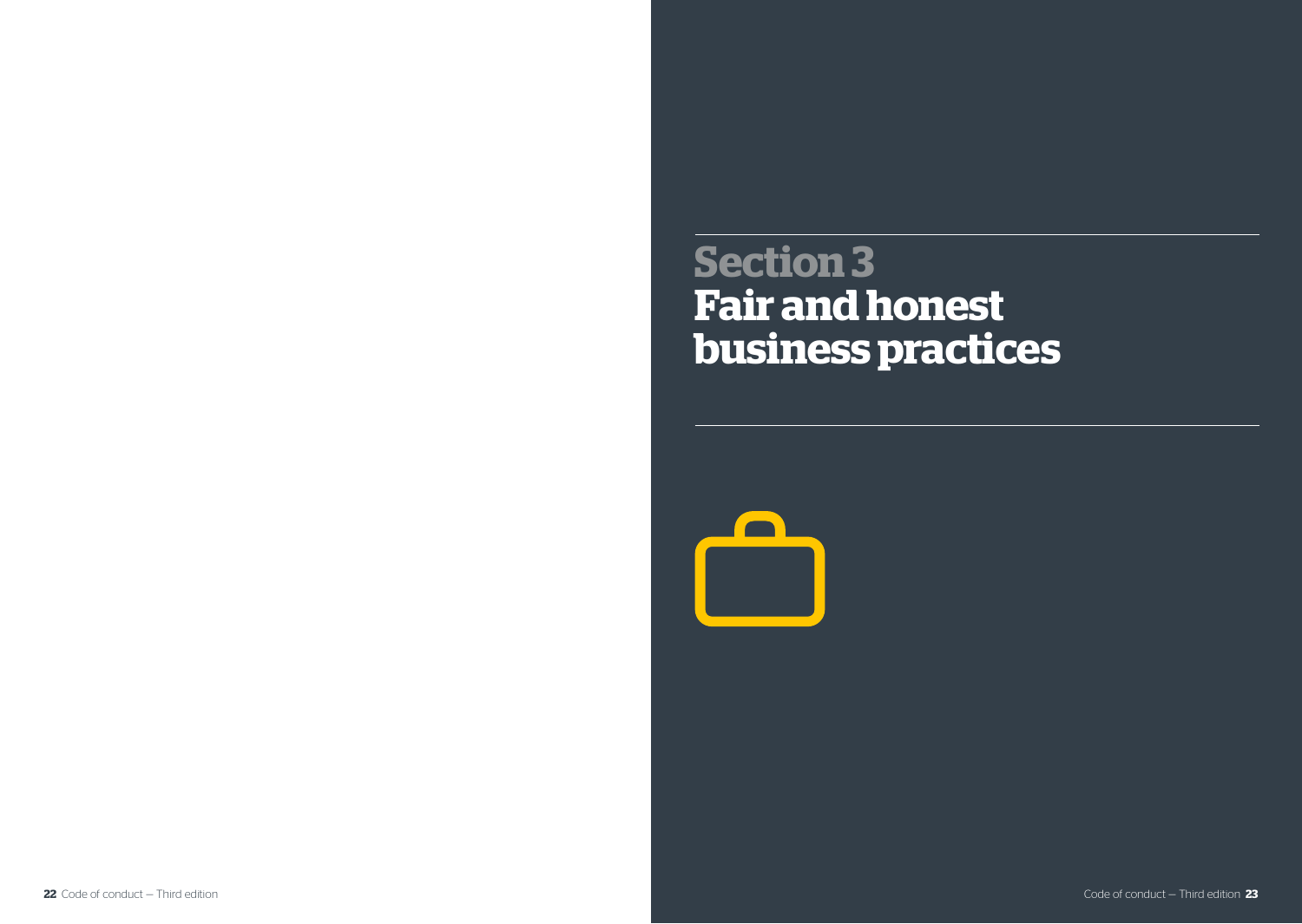# **3.1 Gifts, meals and entertainment**

This section applies to gifts, meals, and entertainment both *from* Archer employees and *to* Archer employees. The exchange of gifts, meals, and entertainment can build goodwill in business relationships and is common business practice in many countries.

However, some gifts, meals, and entertainment can create conflicts of interest or the appearance of conflicts of interest. Some can even be seen as bribes that break the law or tarnish Archer's reputation for competing fairly. *See Conflicts of interest and Bribery and corruption* sections in this Manual.

### **Definition of "gifts"**

"Gifts" can be anything of value, not just physical goods. Examples of "gifts" can include cash, stocks, bonds, gift certificates, debit cards, loans, or other money equivalents. Gifts can also include services, favors, jobs for relatives, jewelry, donations to charity, political contributions, transportation, use of vehicles, vacations, event tickets, and other items of value.

Additional restrictions apply to charitable donations and political contributions on behalf of Archer. See Charitable donations and *Political contributions* sections in this Manual.

### **Prohibited gifts, meals, and entertainment**

Some types of gifts, meals, and entertainment are simply wrong. These can never be given or received, and no one can approve them. These are:

- any gift, meal, or entertainment that would be illegal under local or international
- bribery and corruption laws
- gifts, meals, or entertainment meant to improperly influence a tender or competitive bidding process
- any gift of cash, debit cards, loans, stock, or bonds
- any gift, meal, or entertainment that is a "quid pro quo" (offered for something in return)
- any gift or entertainment that is indecent. sexually-oriented, does not comply with Archer's commitment to mutual respect, or that otherwise might embarrass the Company

If you are not permitted to take the action listed above, it is also against Company policy for an agent or representative to take the action on Archer's behalf. Similarly, you may not pay for the item yourself to avoid having to report it to the Company.

In cases where you are offered a prohibited gift, meal, or entertainment, you must decline and explain by noting your obligation to follow Archer rules. In most instances, the offerer will be subject to similar rules and will understand.

### **Acceptable gifts, meals, and entertainment**

Subject to the prohibitions above and meeting the acceptability test below, nominal or reasonable gifts, meals, and entertainment in accordance with common business practices can be given and received.

Many of our customers have policies prohibiting or limiting gifts, meals, or entertainment to their employees. In some cases, Archer has certified that it will follow such policies. Thus, in addition to Archer's policies, you should be mindful of customer's policies before offering gift, meals, or entertainment to their employees.

If the gift, meal, or entertainment is for someone in government, including employees of government-owned or controlled companies (such as national oil companies), then additional rules apply. See *Bribery and corruption* section of this Manual. For example, in some countries government officials are prohibited from accepting *any* gifts, meals, or entertainment, no matter what the value.

Special Guidelines apply to customer trips and visits to Archer facilities or field operations — such as when Archer is asked or required to provide training or demonstrations for, or to allow inspections by, our customers. See *Gifts, Meals, and Entertainment Guidelines for Customer Training, Demonstrations, and Inspections* under Reference Materials below.

Archer employees may not request or solicit gifts, meals, or entertainment from current or potential Archer vendors or suppliers. Exceptions may apply, (1) where Archer employees assist a charitable organization in fundraising efforts, or (2) for Company sponsored events such as golf tournaments. To determine if an exception applies to your circumstances, consult with your Business Unit VP or Archer Legal.

### *Acceptability test*

Always ask yourself the following questions to determine whether a gift, meal, or entertainment is appropriate:

- Purpose Is the purpose only to build a business relationship or to offer a normal courtesy? Or is it to influence your or the recipient's objectivity in making a business decision? (If the latter, the proposed gift, meal, or entertainment is inappropriate).
- Amount and frequency Is it infrequent and the amount nominal or reasonable? (If not, the proposed gift, meal, or entertainment is inappropriate).
- $\cdot$  Legality  $-$  Are you sure that the gift, meal, or entertainment is legal both in your country and in the country of the third party? (If not, the proposed gift, meal, or entertainment is inappropriate).
- Third party's company rules Is the giving or receiving of the gift, meal, or entertainment allowed by the third party's own company policies? (If not, the proposed gift, meal, or entertainment is inappropriate)
- Reputation Would you be embarrassed if your manager, colleagues, or the public became aware of the gift, meal, or entertainment? (If so, the proposed gift, meal, or entertainment is inappropriate).

### **Gifts, meals, and entertainment requiring approval**

You must have *written* approval from your Business Unit VP before giving or receiving the following:

- Gifts that may cost more than US\$25
- Meals that may cost more than US\$100 per person
- Entertainment that may cost more than US\$200 per person

If your manager(s) have set lower limits, then those apply to you.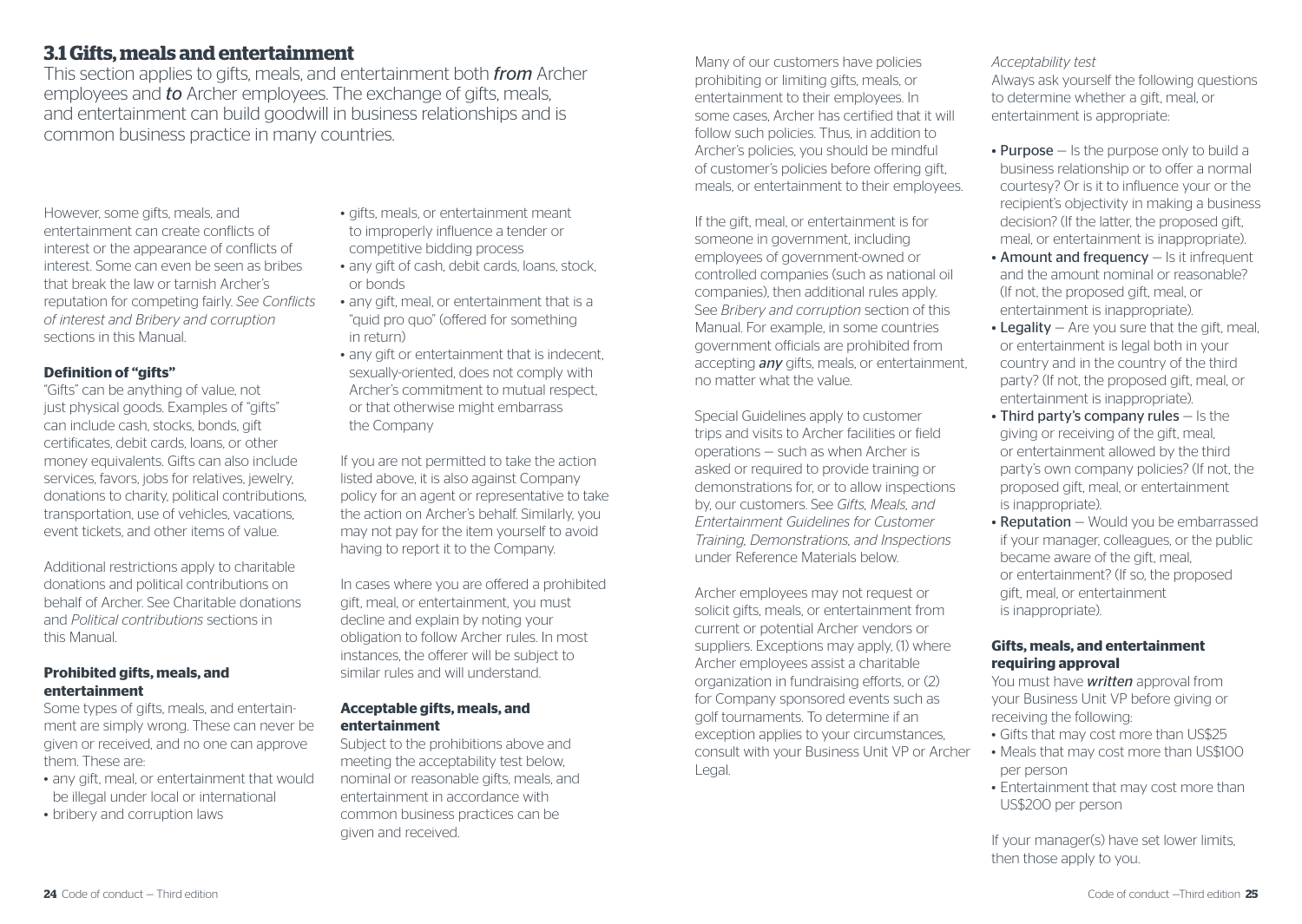The Company recognizes that there are certain situations and cultures where not accepting certain gifts would be considered discourteous or even insulting, thus making written pre-approval impractical. In such cases, such gifts may be accepted, but you must immediately report the gift to your manager and Archer Legal, who will determine if the gift can be kept by you or will become the property of Archer.

### **Key takeaways**

- 1. How your actions may be perceived is critical. Fair business decisions, by you and others, are those that are objective and impartial.
- 2. Improper gifts, meals, and entertainment may be considered a bribe.
- 3. Never give or accept any gifts, meals, or entertainment that could embarrass you or the Company.

### **If you have questions**

Contact your manager, Business Unit VP, or Archer Legal.

### **Reporting violations**

Any suspected violation of this section must be immediately reported to your manager or Business Unit VP, *and* Archer Legal.

### **Reference materials**

- *• Conflicts of interest, in this Manual*
- *• Bribery and corruption, in this Manual*
- *• Gifts, Meals, and Entertainment Guidelines for Customer Training, Demonstrations, and Inspections*

# **3.2 Bribery and corruption**

Acts of bribery can seriously damage Archer's reputation, significantly impact our business success, and subject the Company and you to severe penalties and even imprisonment.

As an Archer employee you must never directly or indirectly — give, offer, promise to give, or accept bribes or facilitation payments in any form for any reason. You must never authorize any such acts. This rule applies to transactions or interactions with any person, including government officials, employees of any government owned or controlled company, or with any private company and its employees.

Integrity is never to be sacrificed for the sake of results. Senior management of the company will fully support any employee or representative who declines to make or authorize an improper payment, even if the result is delays or the loss of a business opportunity.

In rare instances, an employee will face a situation where he or she, their work colleague, or their family is in immediate danger of physical harm and no other reasonable alternative to an improper payment is available. An exception applies to this situation, discussed below. The danger must be real and immediate and of serious physical harm.

### **Aggressive and growing enforcement worldwide**

Archer is committed to obeying the law in all countries where the Company does business. All countries have laws that prohibit bribery. In addition, an increasing number of countries and international

organizations – notably Norway, the United States, the United Kingdom, the European Union, and signatories to the Organization for Economic Co-operation and Development (OECD) and United Nations anti-bribery conventions – have adopted laws to prohibit bribery even when it is committed outside these countries' own borders. A breach of any of these laws is a serious offence which can result in fines for companies and imprisonment for individuals.

The U.S. and UK in particular have aggressively enforced their laws, the Foreign Corrupt Practices Act (FCPA) and the UK Bribery Act. Also, the U.S. FCPA and U.K. Bribery Act both have far-reaching jurisdiction – meaning the Company must be mindful of its employees' and representatives' actions in all its locations.

Archer requires all of its employees and representatives worldwide to comply with all applicable bribery laws. It is no excuse that bribery is not enforced by your local government or that it is common in your country.

### **Definition of "Bribery"**

Bribery means giving, offering, or promising to give anything of value to another person to induce them to improperly perform a relevant function or activity in their position of trust, or as a reward for improper performance. This includes giving, offering,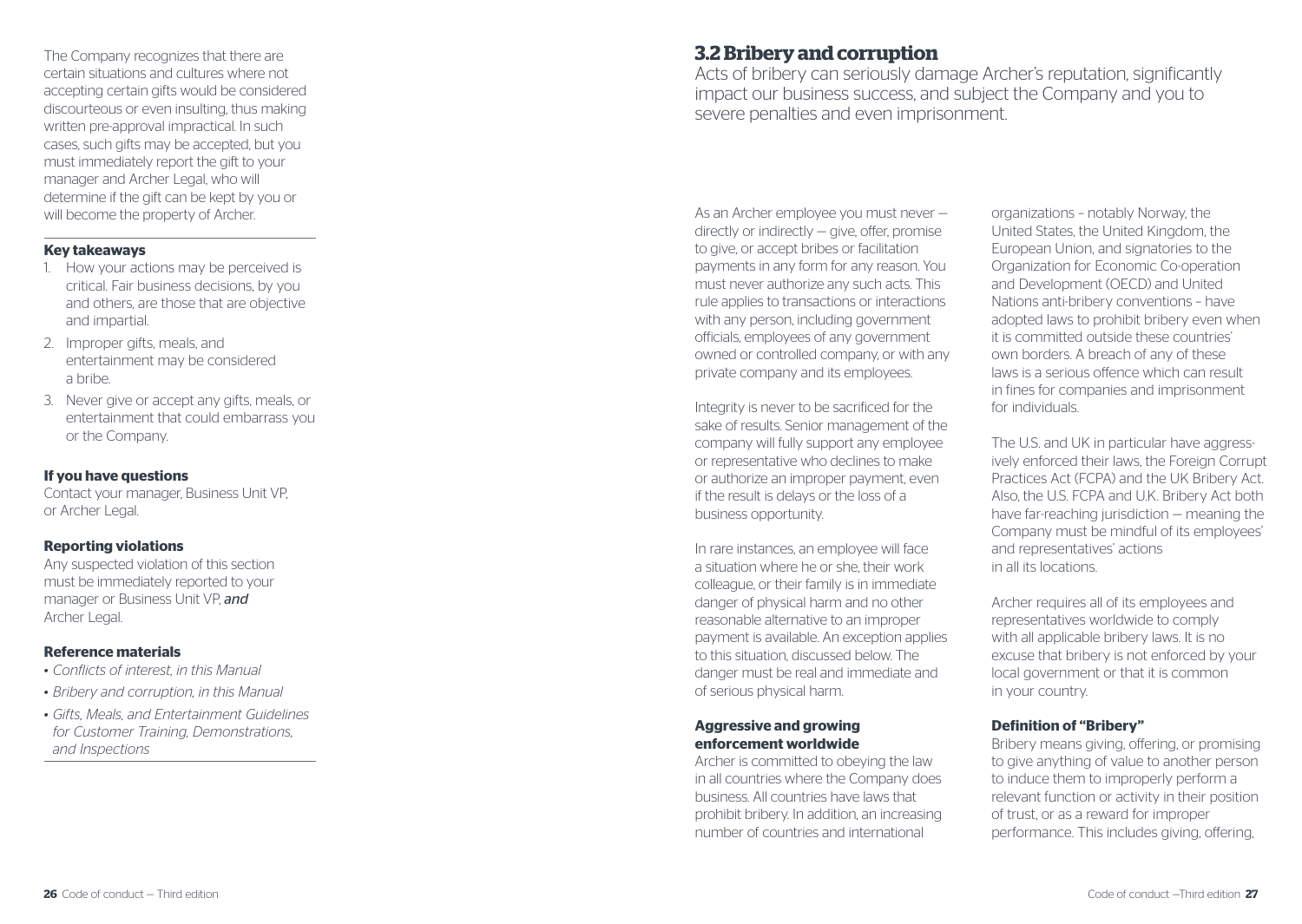or promising to give anything of value to current or potential non-government customers, vendors, or suppliers to improperly obtain or retain business, or for any other business advantage.

It is considered a separate offence to bribe someone in government. This is enforced seriously under the FCPA and Bribery Act. All acts of bribery, of any person, can result in heavy fines and even imprisonment.

Bribery also includes an attempt or intent to bribe, or authorizing any such acts.

*"Anything of value"* includes cash, stocks, bonds, gift certificates, loans, or other money equivalents, services, favors, jobs for relatives, jewelry, donations to charity, political contributions, transportation, use of vehicles, vacations, event tickets, and other items of value.

*"Business advantage"* is interpreted broadly. For example, the definition includes — but is not limited to — winning or renewing contracts; obtaining permits, licenses, or visas; avoiding or reducing your tax or duty liability; resolving legal disputes; collecting on accounts receivables; importing and exporting; and other business steps.

*"Someone in government"* includes any official, director, officer, employee, agent, or representative of any:

- government
- government agency, department or instrumentality
- government-owned or controlled company (such as a national oil company), or public international organization (such as the European Union or World Bank)

### **Requesting or receiving a bribe**

It is also an offence to request, accept, or receive a bribe.

### **You cannot do indirectly what you cannot do directly**

You cannot give, offer, promise to give, or request, accept, or receive bribes or facilitative payments through a third party such as agents, joint venture partners. distributors, attorneys, tax consultants, freight forwarders, customs brokers, visa processors, or other third party service providers.

You must also be diligent in selecting and monitoring third parties that act on the Company's behalf. You cannot ignore or be willfully blind to the illegal conduct of third parties providing services to the Company. The Company has policies regarding the selection and approval for certain third parties, such as agents, joint venture partners, freight forwarders, and customs brokers. See reference materials below.

### **Exception for customary business gifts, meals, and entertainment**

Giving or receiving nominal or reasonable business gifts, meals, and entertainment is acceptable provided it is in accordance with the *Gifts, meals, and entertainment* section of this Manual and other Company policies.

### **Facilitation payments** *Archer does not allow facilitation*

*payments.* A facilitation payment is a relatively small payment to a low-level government employee to enable or speed up a routine and non-discretionary government action. A facilitation payment is facilitative only if the Company or employee is otherwise eligible for the action — for example, if all paperwork is in order. Facilitation payments are bribes in nearly all countries.

### **Exception for immediate danger of serious physical harm**

In rare instances, an employee will face a situation where he or she, their work colleague, or their family is in immediate danger of physical harm and no other reasonable alternative to an improper payment is available. If the conditions below exist, a payment may be made:

- The danger must be real and immediate, and
- The danger must be of serious physical harm

### *In such cases:*

- you must report the incident and payment to your manager or Business Unit VP, *and* General Counsel as soon as possible, and
- the payment must be accurately recorded in Archer's books and records

### **Improper payments must be reported and recorded accurately and completely**

Various laws, including anti corruption laws, require that companies maintain books and records that accurately and completely reflect each transaction. See *Accurate and complete records* in this Manual.

As such, in the event that an improper payment is made under this rule, you must still report the incident and payment to your manager or Business Unit VP, *and* General Counsel as soon as possible, and the payment must be accurately recorded in Archer's books and records. False, misleading, or incomplete entries in the books and records of the Company are strictly prohibited.

### **If you are offered or requested to pay a bribe or facilitation payment**

You must refuse (citing Archer rules and requirements can be helpful) and report the incident to your manager or Business Unit VP, *and* General Counsel as soon as possible.

### **Key takeaways**

- 1. Local practices do no justify a bribe, there is never an excuse.
- 2. Archer forbids the payment of bribes and facilitation payments.
- 3. Bribery can come in many forms; it may involve more than cash.
- 4. Bribery preys on the unprepared. Do not substitute bribery for lack of preparation.

### **If you have questions**

Contact your manager, Business Unit VP and General Counsel.

### **Reporting violations**

Any suspected violation of this section must be immediately reported to your manager or Business Unit VP and General Counsel.

- *• Accurate and complete records, in this Manual*
- *• Gifts, meals, and entertainment, in this Manual*
- *• Procedure for the Retention of Sales Agents, Distributors, and Joint Venture/ Other Partners (Tier 1 Representatives)*
- *• Procedure for the Retention of Freight Forwarders, Customs Brokers, Lawyers/ Law Firms, Tax Consultants/Tax Firms, and Visa Processors (Tier 2 Representatives)*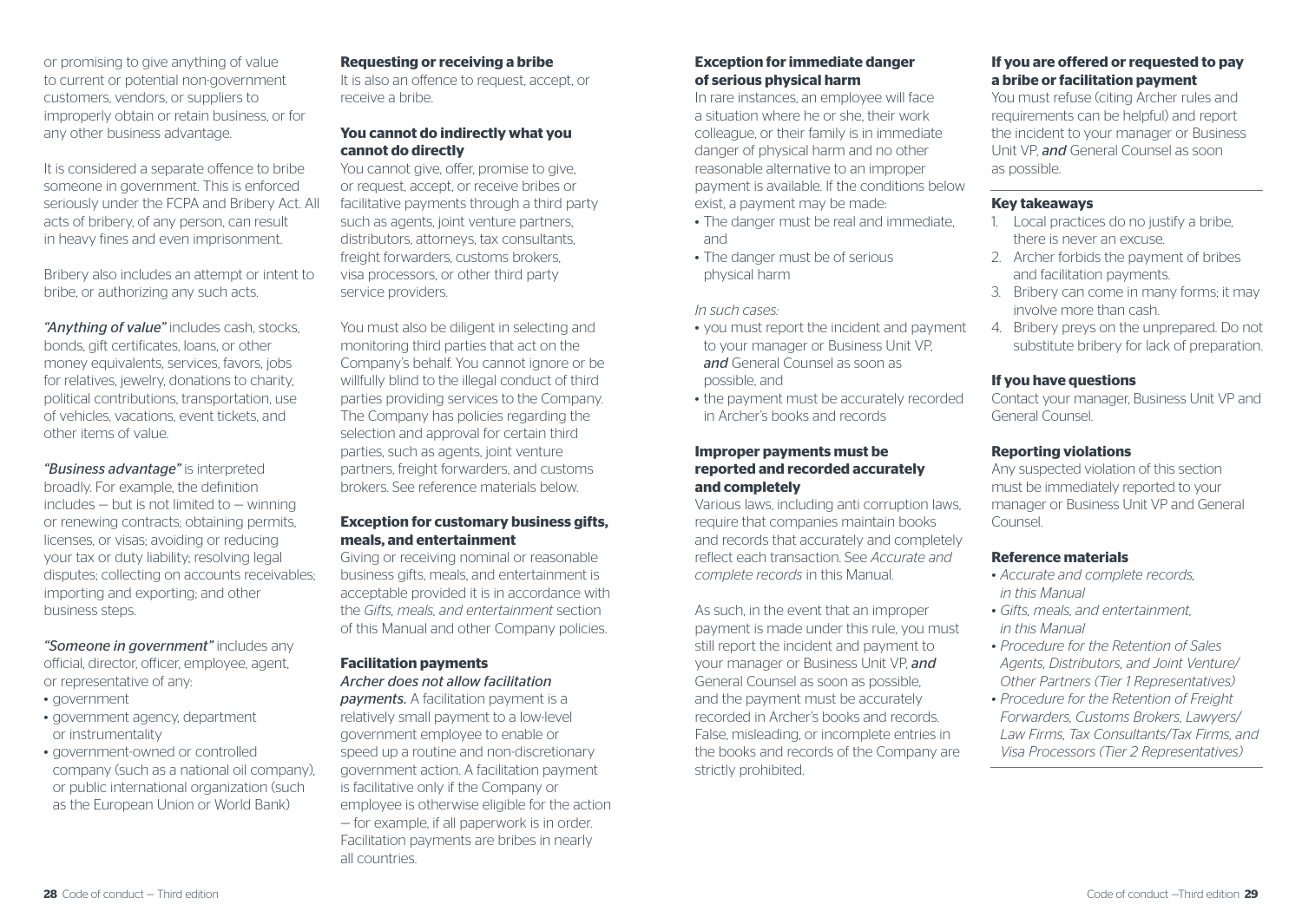# **3.3 Conflicts of interest**

Archer respects its employees' privacy and does not normally take an interest in personal conduct and associations outside of work. A conflict between your personal interests and the interest of the Company can arise, however, if you or a close relative has a financial interest that could interfere with your responsibilities at Archer.

Actual Conflicts must always be avoided, but even the *appearance* of a conflict of interest can be harmful. It is your responsibility to ensure that neither you nor any close relative receives (or is perceived as receiving) any improper benefit from your position with Archer.

Conflicts of interest can arise in many ways. Here are examples of common ones.

### **Outside jobs and affiliations**

Outside employment and affiliations can create Conflicts of interest. Examples include having a second job with, performing services for, or serving as a director or consultant of a competitor, customer, or supplier of goods or services of/to Archer.

You must never work, provide services, or serve as a director or consultant for any competitor, customer, or supplier that you deal with as part of your job with Archer. For all other relationships with competitors, customers, or suppliers that could possibly raise a conflict of interest, you must follow the disclosure process below.

### **Business ties to close relatives or persons with whom you have a romantic relationship**

A "close relative" means a spouse, parent, step-parent, child, step-child, sibling, step-sibling, nephew, niece, aunt, uncle, grandparent, grandchild, and in-laws.

The business associations of close relatives may also create Conflicts of interest. If a close relative works or performs services for, owns an interest in, or serves as a director or consultant to, a competitor, customer, or supplier, you should disclose the potential conflict. Your close relative should not have any business dealings with you, with anyone working in your business unit, or with anyone who reports directly or indirectly to you unless you have obtained prior written approval as outlined below.

In addition, you should never hire, supervise, or evaluate any close relative or person with whom you have a romantic relationship, regardless of whether that person is an Archer employee or employed as an Archer contractor. Similarly, you should never affect the terms and conditions of employment or influence the management of any close relative or person with whom you have a romantic relationship. Exceptions require specific written approval by your your Business Unit VP.

### **Other personal relationships**

Personal working relationships developed over time with our customers, contractors, and suppliers are natural and can benefit the Company. However, you are expected to put the Company's interest ahead of your own. Any Company employee selecting contractors and suppliers or approving their quotations or invoices must be especially diligent in following Company policies and

procedures and avoid any situation that could result in or appear as a conflict of interest. If you have a personal interest that could possibly raise a conflict of interest then you must follow the disclosure process below.

### **Investments**

You need to be careful that your investments do not create Conflicts of interest or impair your ability to make objective decisions on behalf of the Company. Conflicts can especially occur when owning an interest in a competitor, customer, or supplier of goods or services to the Company. It may also be a conflict of interest if you own property adjacent to Company property or otherwise of value to the Company that could affect or be affected by the Company's activities.

*Some investments are always wrong:*

- Never invest in a supplier if you have any involvement in the selection or assessment of, or negotiations with, the supplier — or if you supervise anyone who has this responsibility.
- Never invest in a customer if you are responsible for dealings with that customer or supervise anyone with this responsibility.

There are exceptions for investments in (1) stock and other securities of publicly traded companies where you own less than 1% of the company, and (2) widely held mutual funds. These exceptions are nonetheless subject to this Manual's section on Securities transactions & insider trading.

Usually, whether an investment creates a conflict of interest is a matter of good judgment. When deciding whether an investment might create a conflict, ask yourself:

- Would the investment affect any decisions I make for the Company?
- How would the investment look to others inside the Company — would they think it might affect how I do my job for the Company?
- How would it look to someone outside the Company, such as a customer or shareholder, or even in a newspaper?

If you hold or are considering an investment that could be viewed as a conflict of interest then you must follow the disclosure process below.

### **Legal proceedings**

If you or a close relative are involved in a legal proceeding in which you or your close relative are an adverse party to the Company or have an interest adverse to the Company then you must follow the disclosure process below.

### **Disclosure and approvals**

If you think you may have a conflict of interest, you must promptly disclose this to your manager and HR Manager, or your Business Unit VP who can then decide how to resolve any conflict of interest, including issuing a written conflict waiver (if applicable). A conflict of interest concerning a director must be declared to the Board of Directors and authorized by a Board resolution.

## *Many Conflicts of interest can*

*be resolved in a mutually acceptable way, but such resolutions can only take place if reported. On the other hand, failure to disclose a conflict may lead to disciplinary action, up to and including termination.*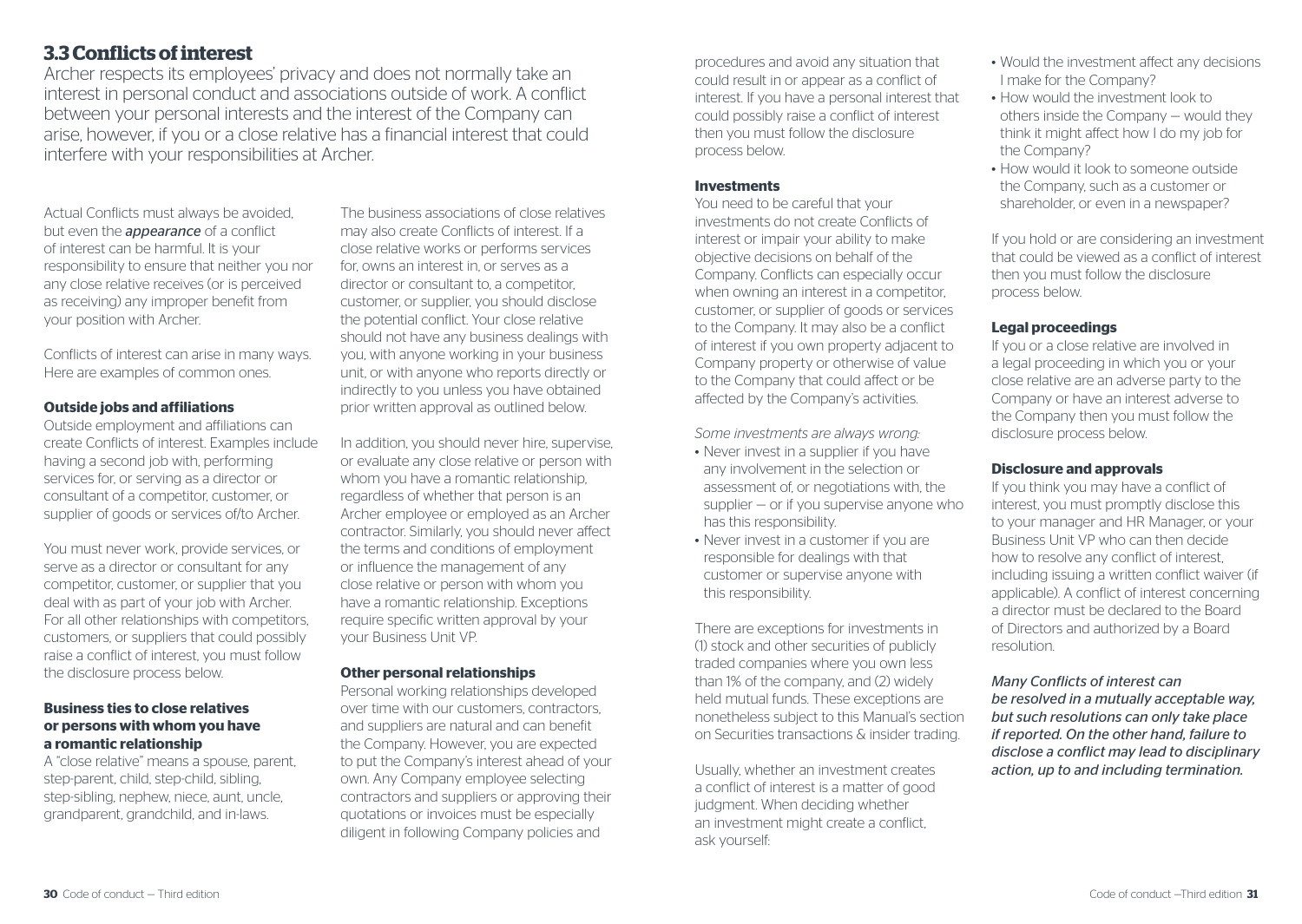### **Key takeaways**

- 1. Many Conflicts of interest can be resolved in a mutually acceptable way, but such resolutions can only take place if reported. On the other hand, failure to disclose a conflict may lead to disciplinary action, up to and including termination.
- 2. Decisions must be based on merit and the Company's best interests, not your personal or financial interests.
- 3. When in doubt, always check. Doing so is better than finding out the hard way that you have a conflict and did not disclose it.

### **If you have questions**

Contact your HR Manager, or Archer Legal.

### **Reporting violations**

You must promptly report any suspected violation to your HR Manager *and* Archer Legal.

### **Reference materials**

*• Securities transactions & insider trading, in this Manual*

# **3.4 Competition and antitrust laws**

All countries where Archer operates have competition and antitrust laws that make it illegal to engage in activities that reduce competition or restrain fair trade. Archer firmly supports these laws and requires all employees to comply with them.

Employees involved with planning, operations, pricing, sales, purchasing, or manufacturing should be especially cautious. Even casual conversations with competitors about market dynamics (including pricing, sales, or competition) can lead to severe penalties and criminal prosecution for you and the Company.

You must never discuss pricing, market share, dividing markets or customers, Archer's equipment capacity, or Archer's ability to service customers with competitors.

### **What is prohibited**

You must always be mindful of competition and antitrust laws when talking or dealing with competitors and suppliers. *Any agreement to prevent, restrict, or distort competition is strictly prohibited.*

*With competitors* Competition and antitrust laws make it illegal to agree with competitors to:

- rig bids
- fix or stabilize prices
- allocate markets
- limit production
- limit or control technical development or investment
- discriminate against customers or suppliers

Agreements are not limited to written contracts, and conversations can easily be misinterpreted. Thus, you should never discuss pricing, market share, or the division of markets or customers with our competitors. Similarly, never discuss with our competitors Archer's capacity to serve a market or the demand for Archer's materials or services.

*With customers or suppliers* When dealing with customers or suppliers. the laws prohibit:

- agreements to boycott competitors
- price-fixing agreements relating to resale prices
- tying arrangements forcing a company to buy less-desired products or services from Archer in order to obtain the items or services it really wants
- reciprocity forcing a company to buy products or services from Archer based on the volume of Archer's purchases from that company

If you encounter any of these situations, you must immediately decline (if applicable), excuse yourself, and report the matter to Archer Legal or the General Counsel.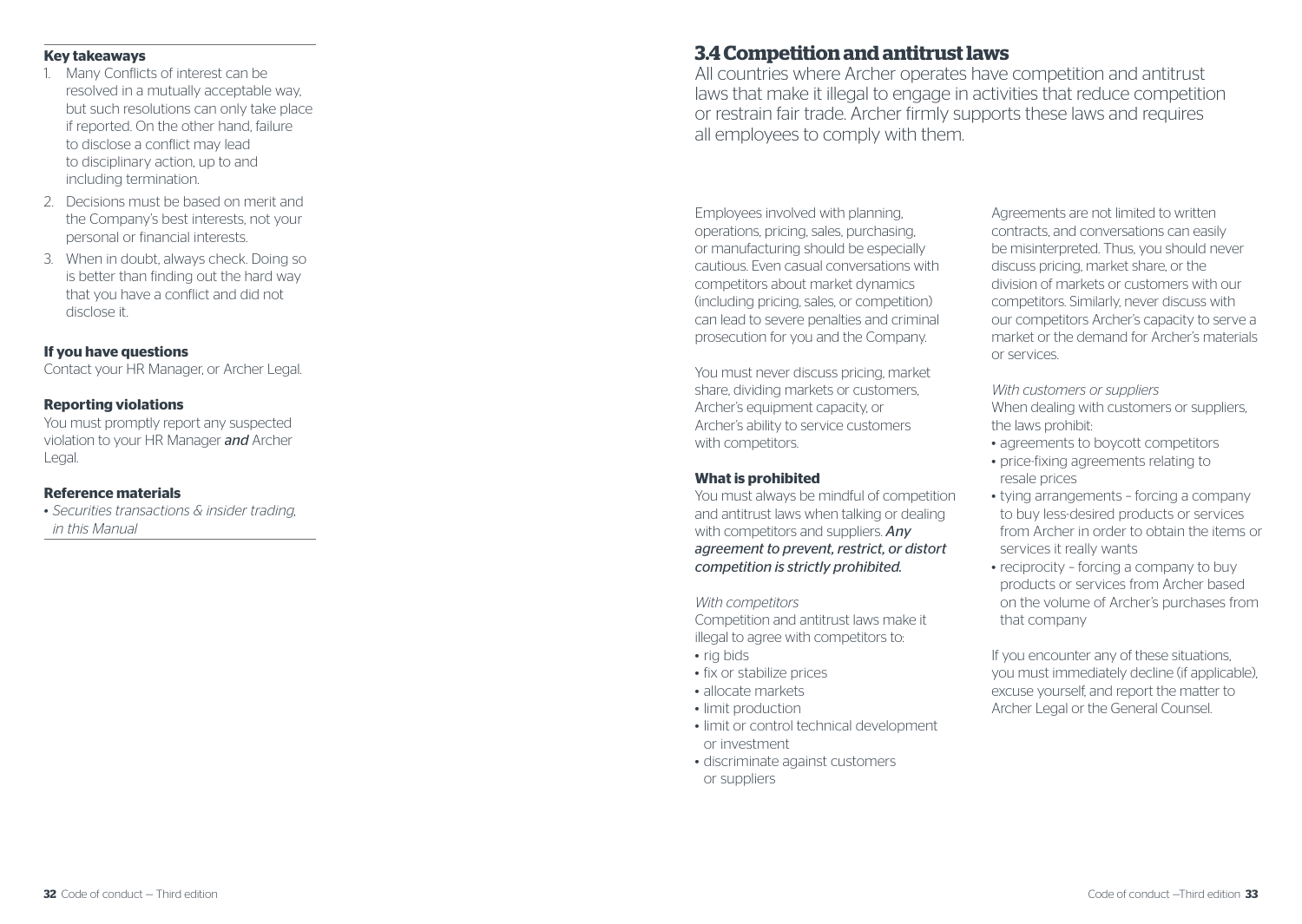### **You must be especially careful with:**

- *• Trade association meetings, trade shows, or conferences.* At events where competitors, customers, and/or suppliers are present, conversations can naturally drift to inappropriate subjects. If you encounter such a situation, you must immediately excuse yourself and report the matter to Archer Legal, or the General Counsel.
- *• Price lists.* Except for bona fide commercial purposes where Archer is selling or buying a product from, or selling a product to, a competitor, you must never accept or provide pricing information from or to competitors.
- *• Price fixing.* "Price" can mean the sale price, discount, or other terms and conditions of sale.

### **Key takeaways**

- 1. Employees involved with planning, operations, pricing, sales, purchasing, or manufacturing should be especially cautious about competition and antitrust laws.
- 2. Agreements are not limited to written contracts, and conversations can easily be misinterpreted.
- 3. Never discuss these topics with competitors: pricing, market share, dividing market or customers, market strategy, or capacity.

### **If you have questions**

Contact Archer Legal or the General Counsel.

### **Reporting violations**

You must promptly report any suspected violation to the Chief Financial Officer and the General Counsel. Prompt reporting can help the Company prevent or limit any potential harm.

### **3.5 Trade control, sanctions, and anti-boycott laws**

All countries where Archer operates have laws regulating imports and exports. Some countries where we operate have laws dealing with economic sanctions or other countries' economic boycotts.

All employees — and particularly those who work on the sale, shipment, or electronic transfer or disclosure of goods, services, software, or technology across international borders — must know and comply with applicable rules and regulations. This applies whether the transfer or disclosure is between two Archer companies or between Archer and a third party.

No business transaction is so important or urgent that it justifies breaking the law.

The laws discussed in this section are often driven by international politics. While the Company is non-political, it must operate within the applicable laws. Failure to observe any of these laws can cause operational delays, damage our reputation, and subject the Company to criminal and civil fines and/ or loss of export privileges. Employees can also be fined or sent to prison for violations of these laws.

The scope and application of these laws is quite complex and varies greatly from country to country. With all of these laws, you must follow the three "knows":

- know your customer who and where they are, what they do, and how they will use your goods, services, technical information, or software
- $\bullet$  know what you are shipping  $-$  the country of origin for each item and whether a license or permit is required (for export or import)

 $\bullet$  know where you are shipping  $$ the ultimate destination and all intermediate destinations

### **Export control and import laws**

All countries where Archer operates have laws regulating imports and exports. Failure to comply with such laws is one of the primary causes of delays in shipping and clearing customs — as well as requests for bribes and other improper payments — in international transactions. Following such laws has real, tangible operational benefits.

Following such laws also reduces the risk of the Company being subject to costly investigations, fines, and other penalties by government authorities. Most countries aggressively regulate the export of goods, software, and technology to specific countries, entities, and individuals, and for certain end-uses.

All employees who work on the sale, shipment, electronic transfer, or disclosure of goods, software across international borders must be familiar with, and carry out the following in accordance with applicable laws and Archer's procedure for proper exporting, re-exporting, and importing:

- classifying products
- determining (and processing) license/ permit requirements
- declaring values completely and accurately
- determining countries of origin for duty and tax assessment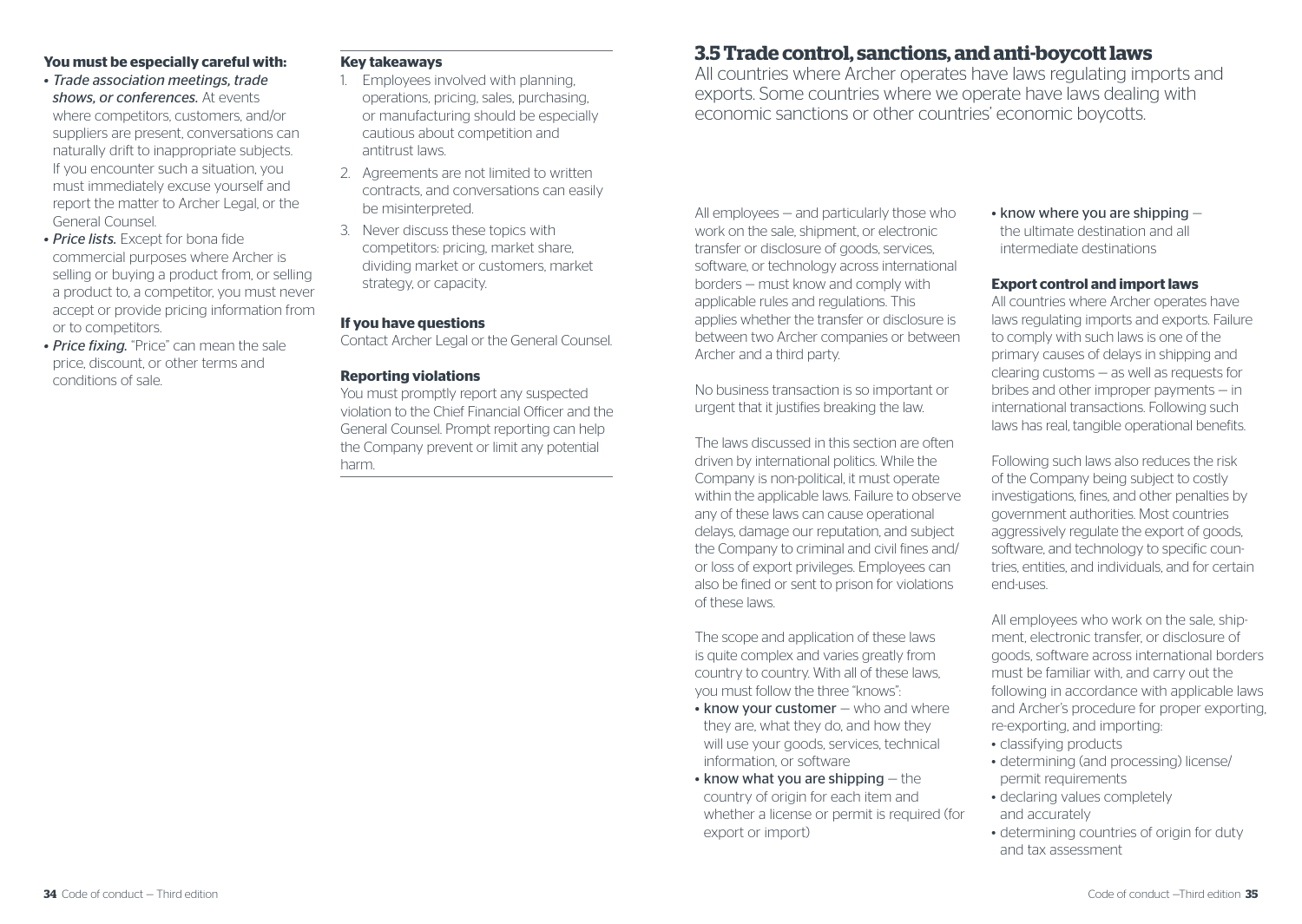- submitting accurate and complete documentation
- selecting freight forwarders and customs brokers
- properly using and managing temporary imports
- proper record-keeping

*See Trade compliance standards* and *Trade compliance policy* under Reference materials below.

### **Economic sanctions laws**

From time to time, countries will impose economic sanctions against other countries for political reasons. These sanctions often change over time as international relations improve or worsen. The sanctions can apply to specific countries, companies, and/ or individuals. Sanctions change quickly and need to be monitored closely. Sanctions regimes are individual to the enacting country and sanctioned country/person, so a tailored strategy is needed in each case. When we are doing business in or delivering to a new country, or delivering to a new client we need to ascertain that no sanctions apply. Archer Legal should be contacted for any new country entry or for new clients.

As a general rule, no Archer location should conduct any business in or with a sanctioned country. Any exception requires the prior written approval of the General Counsel. In some cases, sanctions imposed by one country may conflict with the laws of another country (see anti-boycott laws section below). If you face this situation, contact the General Counsel who will assess the situation or arrange for local counsel to advise you on the conflict.

### **Anti-boycott laws**

Some countries have laws which prohibit companies and individuals that are subject to those laws from participating, or agreeing to participate, in any sanctions/boycotts opposed by that country. Such laws are called anti-boycott laws. The United States is one country which has implemented anti-boycott laws, so (1) U.S. companies, (2) non-U.S. subsidiaries of U.S. companies, (3) employees of no. 1 and no. 2, and (4) U.S. residents must comply with those laws.

Boycott requests can come in any number of forms, but are most often seen in invitations for bids, draft contracts, purchase orders, letters of credit, and shipping documents or instructions. While some boycott requests are obvious, other boycott language is not.

Examples of boycott requests include, but are not limited to, requests to:

- refuse or agree to refuse to do business with/in certain countries or companies
- provide or agree to provide information about business relationships with/in certain countries or companies
- discriminate or agree to discriminate against persons based on race, religion, sex, or nationality
- provide or agree to provide information about the race, religion, sex, or nationality of certain persons

All boycott-related requests received by Company personnel *anywhere in the world,* must be forwarded to the General Counsel who will advise you on an appropriate response. Even if you do not expect to respond to the request, you must still report the request.

### **Key takeaways**

- 1. Always know your customer and the ultimate destination and end use of your goods, services, technical information, or software.
- 2. Trade controls involve more than trading with risky countries. They cover any import or export of parts, equipment, services, data, and knowledge worldwide.
- 3. No business transactions is so important or urgent that it justifies breaking the law.

### **If you have questions**

For trade control, anti-boycott, and sanctions questions, contact the General Counsel.

### **Reporting violations**

Any suspected violation of trade control, anti-boycott or sanctions laws must be immediately reported to the the General Counsel.

- *• Trade Compliance Policy*
- *• Trade Compliance Standards*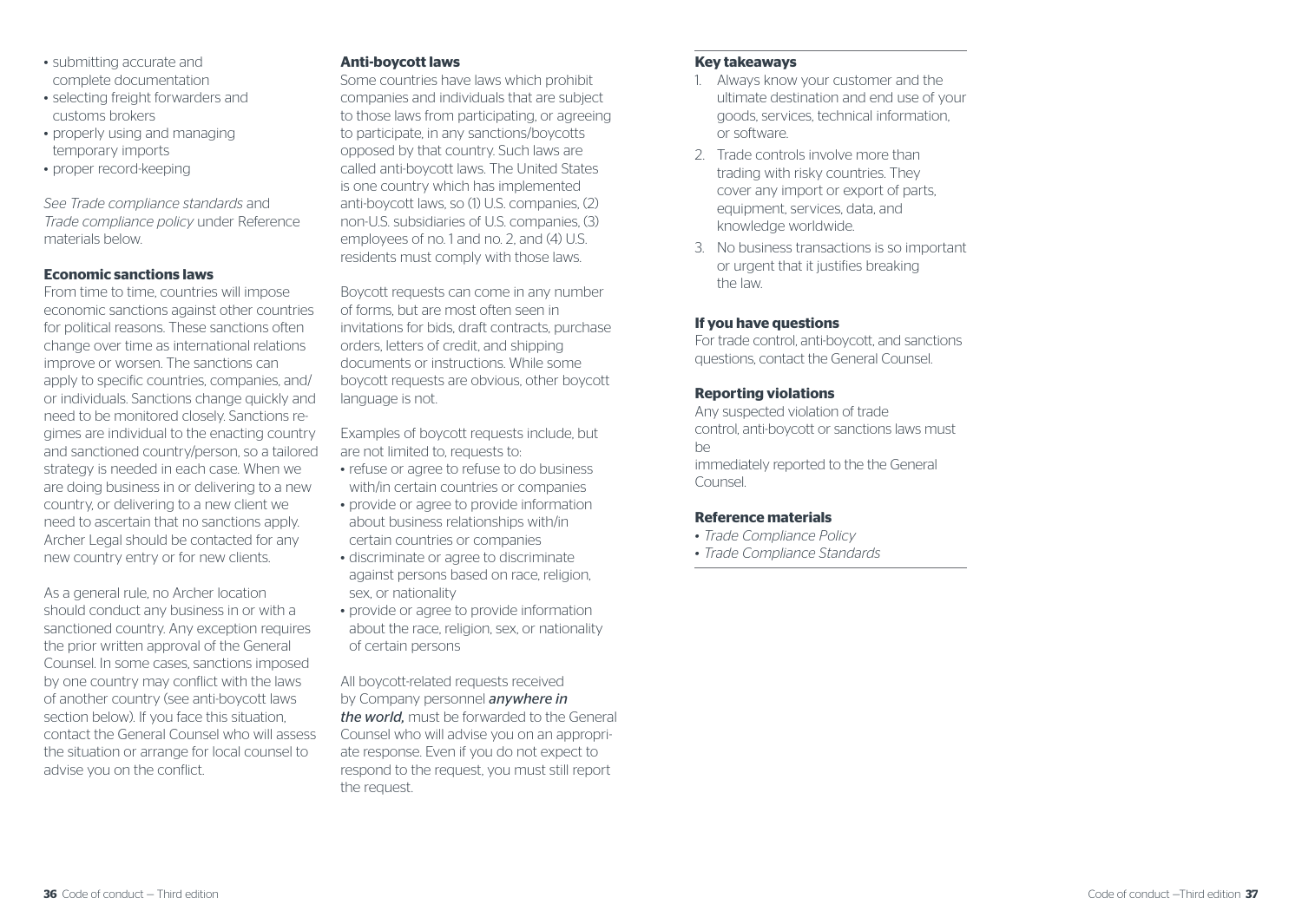**Section 4 Protecting and using company assets**

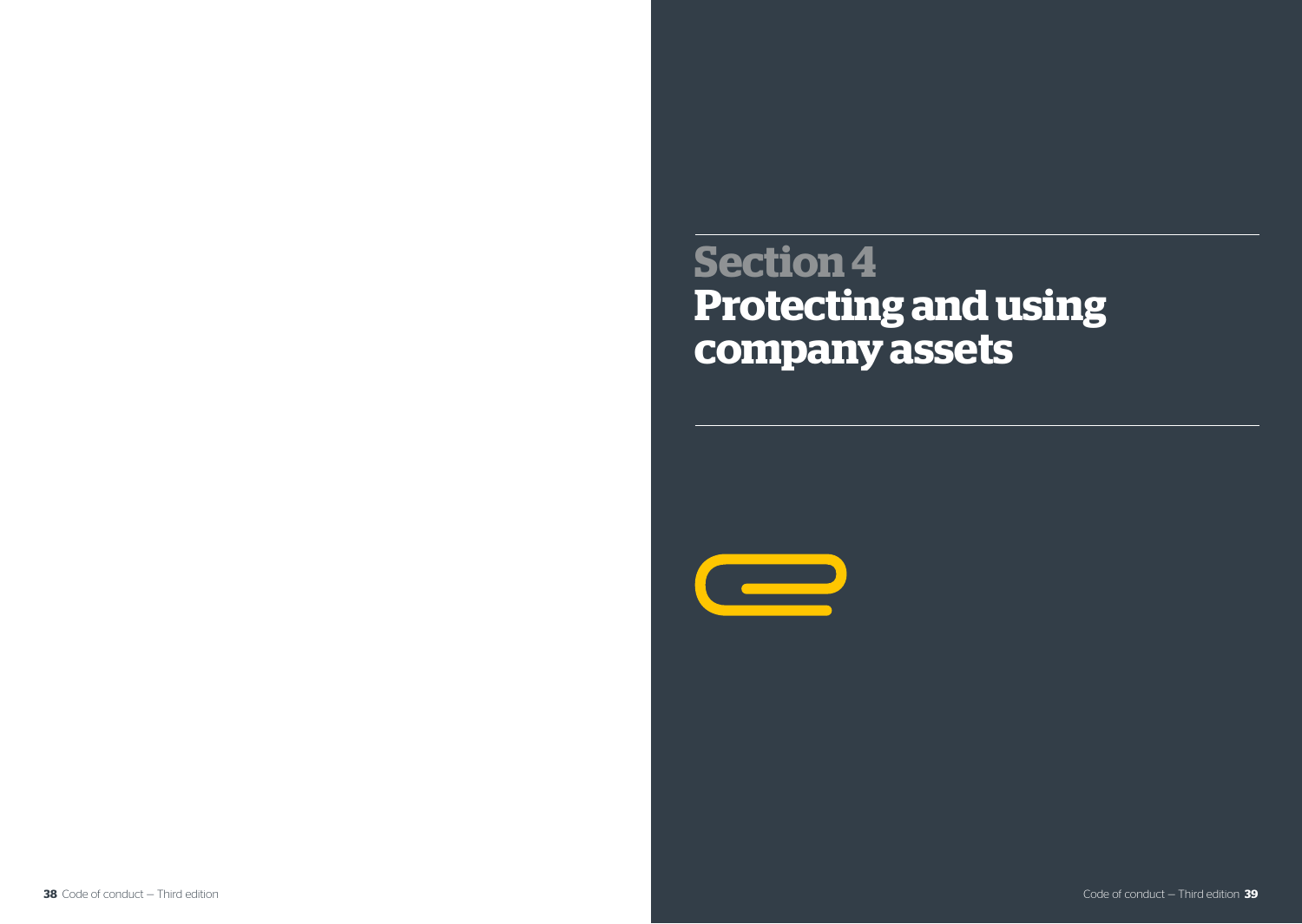# **4.1 Theft and abuse of company assets**

Archer employees use Company assets to perform their jobs. These assets include Company property, funds, time, intellectual property, confidential information, and corporate opportunities.

All Archer employees are responsible for protecting Company assets against theft, waste, loss, damage, misuse, or infringement and for using these assets in appropriate ways. Employees also have a duty of care to report the theft or abuse of Company assets by others.

### **Company property**

You are responsible for ensuring that Archer property that you use as part of your work is not stolen, wasted, lost, damaged, or misused.

Company property includes buildings and other facilities; operational equipment, tools, and supplies; and office equipment, tools, and supplies.

Company property is to be used for business purposes. Limited, occasional, and incidental personal use is permitted for certain Company equipment issued for your individual use (such as vehicles, computers, or telephones). See also *Use of information technology* in this Manual.

*Transferring and disposal of company property* When considering the transfer or disposal of Company assets, you must follow Archer's established Guidelines and procedures and obtain all necessary approvals for such transfers or disposals.

### **Company funds**

Always protect Archer's funds as you would your own — guarding it against theft, waste, loss, or misuse. Theft of funds includes embezzlement and kickback arrangements. Misuse of Company procurement or credit cards you may hold is also theft. These are not the only examples.

All expense reports, bills, and invoices created by you must be legitimate and accurate. Employees who submit false expense reports, bills, or invoices will be disciplined, including and up to termination. Similarly, all expense reports, bills, and invoices received by you must be carefully reviewed for legitimacy and accuracy. See *Accurate and complete records* in this Manual.

### **Company time**

Your time at work is for working. When at work, you are expected to be fully engaged in your work and not undertaking personal activities beyond a reasonably modest level. You are expected to devote the necessary time and attention to your work in order to fully accomplish your responsibilities.

Those required to report their hours worked must do so truthfully and accurately. Employees are responsible for properly clocking in and out. Tampering, falsifying, or otherwise altering a time card (or other time reporting form) or failure to properly clock in and out are grounds for disciplinary action. Employees also must not clock in or out for another employee.

Employees eligible for overtime pay must obtain supervisor approval to work overtime. Employees who work overtime without approval, or who fail to report overtime actually worked (whether approved or not) may be subject to disciplinary action.

### **Company intellectual property and confidential information**

You are responsible for protecting Archer's intellectual property and confidential information. See *Intellectual property and confidential information* in this Manual.

When you leave your employment with Archer you are not permitted to retain any copies of information received or created in connection with your work for Archer, whether in document or electronic form. This is your work product and it is Archer property.

### **Corporate opportunities**

Archer employees may not use any information obtained in their employment with Archer to exploit for their own personal benefit a business opportunity that belongs, or should in fairness belong, to the Company. Accordingly, employees are prohibited from:

- taking personally for themselves opportunities that are discovered through the use of Company property, proprietary and confidential information, or their position
- using Company property, proprietary and confidential information, or their position for personal gain
- competing with the Company

See *Conflicts of interest and Intellectual property and confidential information* sections in this Manual.

### **Key takeaways**

- 1. Theft and abuse of Company assets take many forms and come in all sizes.
- 2. Your co-workers' theft and abuse hurts you and the Company and must be reported.
- 3. Theft and abuse of Company assets may result in criminal prosecution.

### **If you have questions**

For Company property and time questions, contact your HR Manager.

For Company funds questions, contact your Business Unit Controller.

For Company intellectual property and confidential information questions, contact the General Counsel or Archer Legal.

For corporate opportunity questions, contact the General Counsel or Archer Legal.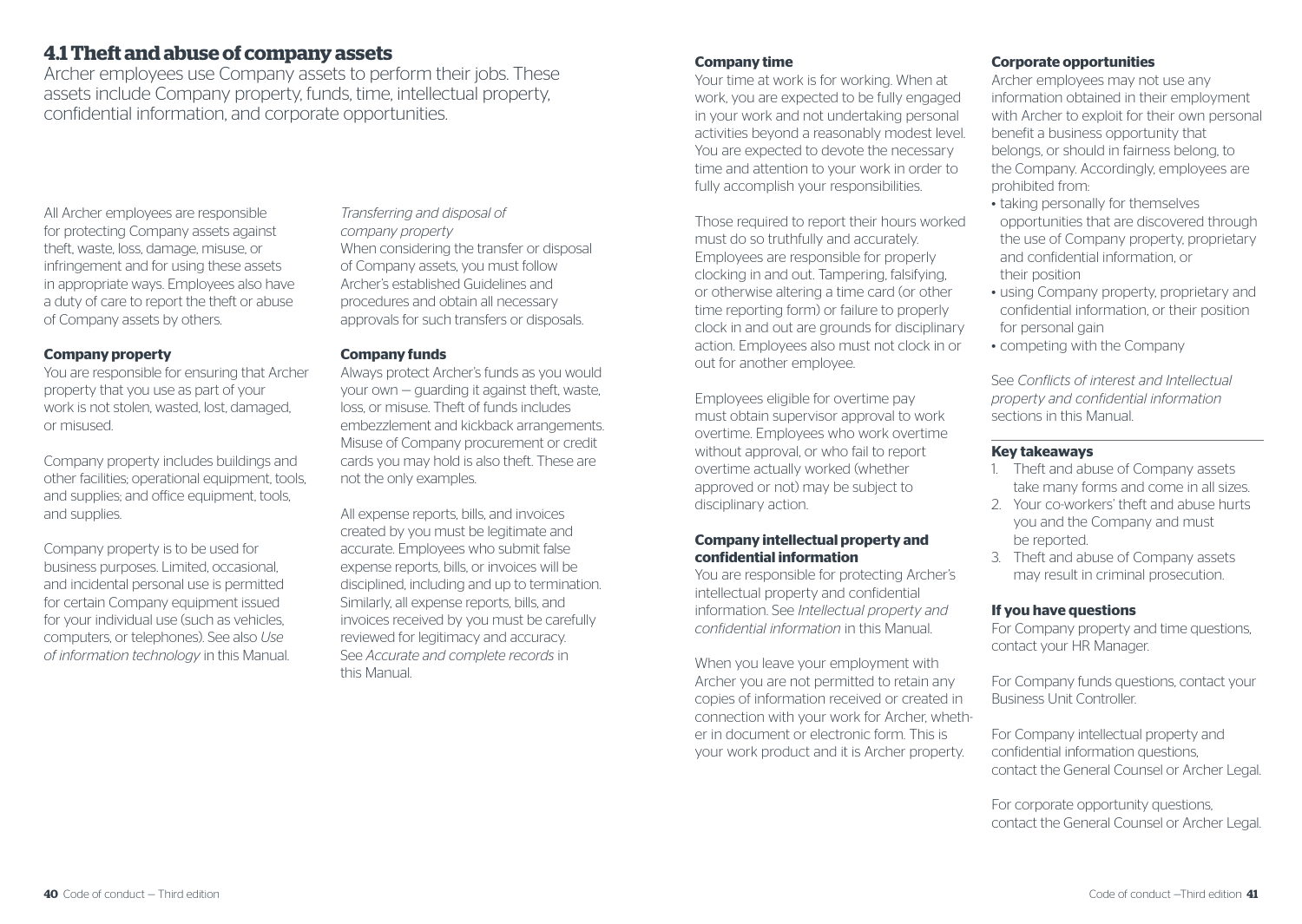### **Reporting violations**

Any suspected violation of Company property and time rules must be immediately reported to your HR Manager.

Any suspected violation of Company funds rules must be immediately reported to your - Business Unit Controller.

Any suspected violation of Company intellectual property and confidential information rules must be immediately reported to the General Counsel or Archer Legal.

Any suspected violation of corporate opportunity rules must be immediately reported to the General Counsel Archer Legal.

### **Reference materials**

- *• Use of information technology, in this Manual*
- *• Accurate and complete records, in this Manual*
- *• Conflicts of interest, in this Manual*
- *• Intellectual property and confidential information, in this Manual*

# **4.2 Intellectual property and confidential information**

Archer's success requires technological innovations. These innovations improve products, increase revenue, and lower costs. The Company spends a lot of money to develop these innovations because they give Archer an advantage over our competitors.

Employees must protect the Company's trade secrets and other confidential information, whether technical or business information.

Employees must also respect the trade secrets and intellectual property rights (such as patents) of other companies. In their work for Archer, employees must not disclose or use any confidential information learned while working for another company.

### **Definitions**

- Intellectual property for purposes of this section, "intellectual property" means any idea, process, identity mark, invention, or improvement conceived by an employee that relates to the Company's business or was developed or acquired with Company resources. Intellectual property includes *trade secrets*, patents, trademarks, service marks, domain names, and copyrights.
- Trade secret for purposes of this section, a "trade secret" is any information that has economic value to the Company because of its secrecy — something that gives the Company an advantage over its competitors, or that would be harmful to the Company if its competitors obtained that information. It includes, but is not limited to:
- non-public information about the Company's products and technology (such as formulas, drawings, lab results,

 R&D information for new or improved products, invention disclosures, and pending patent applications)

- business methods (such as business and marketing strategies and financing and tax plans)
- lists of and arrangements with  $-$  customers, suppliers and vendors
- prices paid or charged for equipment, products, and labor
- manufacturing information (such as processes, sources of materials, and inventories)
- business knowledge (such as business risks, business opportunities, budgets, divestitures, and organizational changes).
- Confidential information "confidential information" includes *trade secrets* and any other information to which the Company is required by law or contract to keep confidential (such as customer data and employee information/records) or has declared to be confidential.

### **Safeguarding the Company's intellectual property and confidential information**

You are responsible for protecting the Company's intellectual property, and you must not reveal the Company's trade secrets or other confidential information to others or use such information for your personal benefit. Disclosing the Company's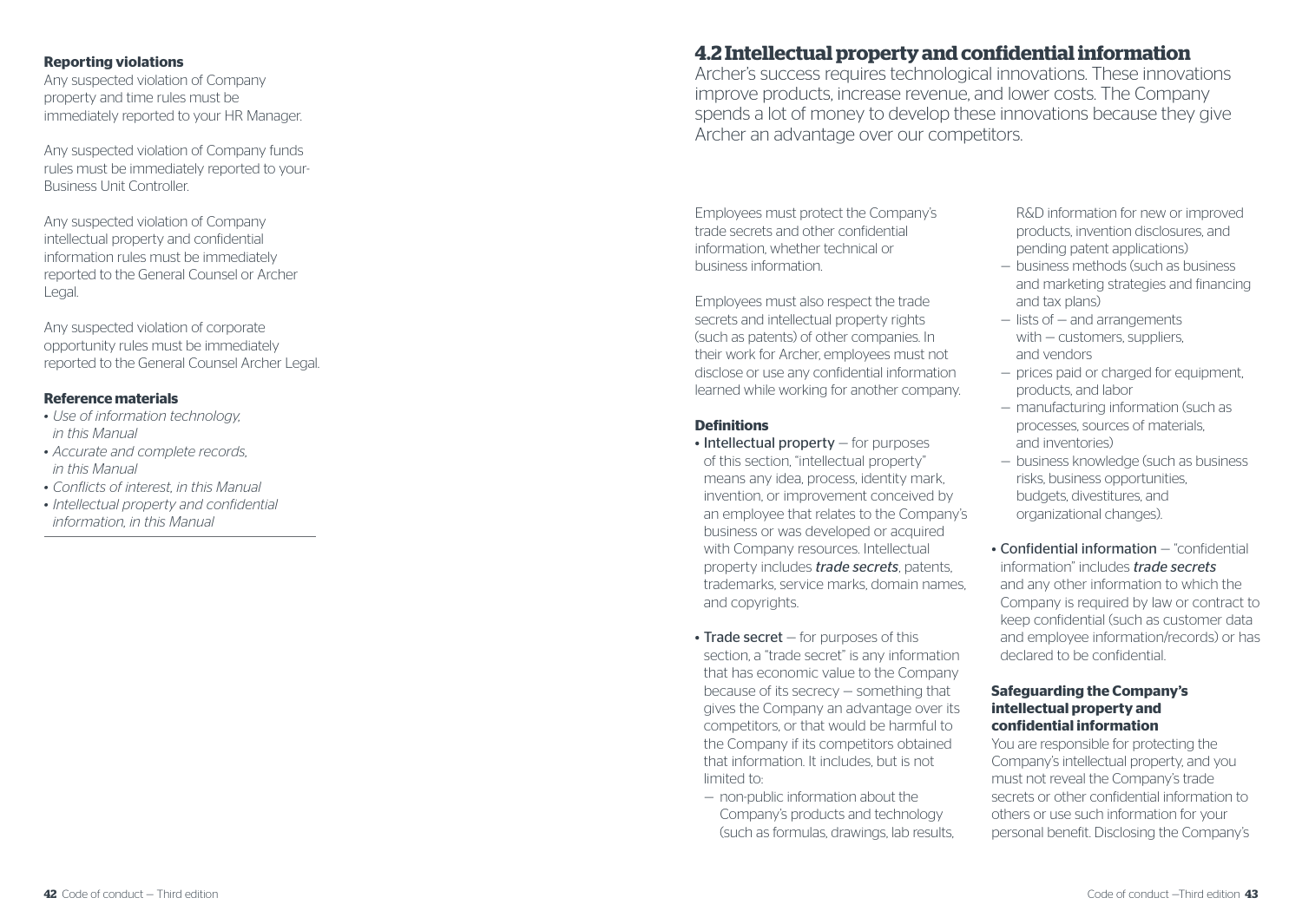Any idea, process, identity mark, invention, or improvement conceived by you that relates to the Company's business or was developed or acquired with Company's resources is the property of the Company. You must promptly disclose any new idea, process, identity mark, invention, or improvement to enable the Company to timely protect the asset.

These duties apply for as long as you are employed at Archer and also after your employment has ended.

Precautions to take with trade secrets and other confidential information You must take all necessary precautions when dealing with trade secrets and other confidential information.

### *At work*

- secure all confidential information when unattended — do not leave confidential papers or computer disks or other storage devices in the open
- log-off or lock your computers, especially during lunch and after hours
- remove flip-charts and erase blackboards/ whiteboards at the end of meetings
- mark all confidential information "confidential" to notify anyone handling the information that it is confidential and requires special precautions
- shred confidential documents before disposal
- limit employee access to only those with a need to know
- limit third party access to only those with authorized to see it
- report all unauthorized access by employees or third parties
- be especially careful as to the recipient when transferring or transmitting confidential information over the telephone or e-mail
- use computer passwords and do not share them with others

*When in public and traveling*

- be careful when discussing confidential information — a conversation, either in person or over the telephone, can easily be overheard or monitored
- be careful when transferring or transmitting confidential information over e-mail or the Internet without a secured connection — the transmission can easily be monitored or intercepted
- be careful when working with papers or on your computer when third parties are around (such as at a restaurant, in the airport, or on an airplane) — others can easily obtain confidential information by reading your papers or your computer screen
- secure all confidential information when unattended — do not leave confidential papers, your computer, or computer disks or other storage devices in the open, even for a moment
- always carry your computer with you and not in checked baggage
- do not throw away confidential documents without ensuring that they are unreadable

### **Intellectual property, trade secrets, and confidential information of others**

You must not knowingly infringe upon or otherwise make improper use of the intellectual property, trade secrets, or other confidential information belonging to third parties.

Do not disclose any trade secret or other confidential information of your former employers, especially:

- customer lists
- marketing plans
- sales data
- products or services under development
- technical or performance data

If you receive unsolicited information that may contain trade secrets or other confidential information of a third party, immediately forward the information to Archer Legal.

*Copyrighted materials and licensed software* You are responsible for properly handling copyrighted materials. When in doubt: do not copy, seek written authorization from the copyright owner, or get clarification from Archer Legal.

Before installing any software not provided by the Company's IT Department, employees must obtain the approval of the IT Department.

When you leave your employment with Archer you are not permitted to retain any copies of information received or created in connection with your work for Archer, whether in document or electronic form. This is your work product and it is Archer property.

### **Key takeaways**

- 1. Intellectual Property can include any business asset developed for the Company or with Company time or resources.
- 2. Company IP helps the Company succeed by differentiating us from our competitors and helps us to better serve our customers. We must protect it.
- 3. We must respect and not use others' IP. We can face stiff penalties if we do not.

### **If you have questions**

Contact Archer Legal.

### **Reporting violations**

Any suspected violation of this section must be immediately reported to Archer Legal.

### **Reference materials**

*Competition and antitrust laws, in this Manual Theft and abuse of Company Assets, in this Manual*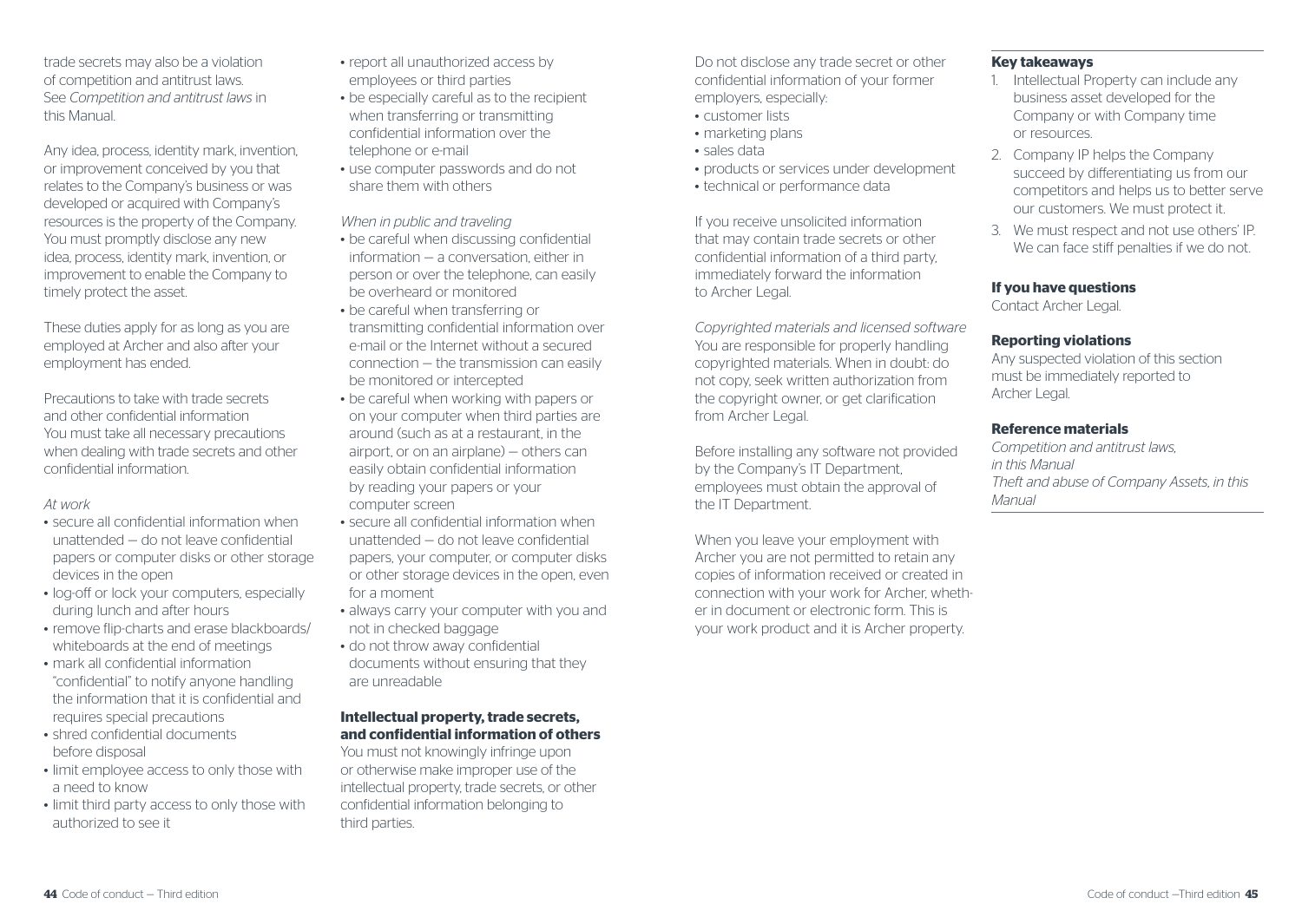# **4.3 Use of information technology and social media**

Archer provides information technology to employees to help employees do their jobs. Information technology includes: computer hardware and software, communication equipment, such as mobile telephones, the Archer network, and access to the Internet and intranet, including e-mail.

Information technology issued by the Company is the property of Archer. Employees must use it for business purposes. Employees must also use information technology appropriately to safeguard the Company against embarrassment or legal actions.

### **Personal use**

Company information technology is to be used for business purposes. Limited, appropriate, and occasional personal use is permitted. See *Theft and abuse* of *company assets* in this Manual for additional responsibilities with regards to Archer assets.

### **E-mail**

Many people write e-mails as if they were talking rather than creating a business communication. Inappropriate, inaccurate, or careless communications can create serious liability risks for you and Archer. Internal and external e-mails should be written in a professional manner because they are business communications. Never send an e-mail that would embarrass you or the Company if it were made public or sent on to your management.

### **Export-controlled information or software**

You must not transfer or transmit export controlled technical information or software across international borders without approval from the Trade Control & Compliance Manager. See *Trade control, sanctions, and anti-boycott laws* in this Manual.

### **Other situations**

Other examples of inappropriate use of Company information technology include:

- running a personal business
- conducting illegal activities
- gambling
- viewing, downloading, sending, posting, or publishing pornographic material
- making, sending, or posting obscene or abusive remarks or proposals or inappropriate jokes or materials that may be offensive to others. See *Respectful and harassment-free workplace* in this Manual.
- installing software not provided by the Company's IT Department without IT approval. See *Intellectual property and confidential information* in this Manual.
- using Company information technology to violate any section of this Manual or other Company policies

Any attempt to disable, defeat, or circumvent any Archer firewall or other network security systems will be subject to disciplinary action, up to and including termination.

### **Monitoring company information technology use**

Unless prohibited by law in your location, Archer may access and monitor your use of Company information technology for maintenance or business needs, to satisfy a legal requirement, or to Confirm that Archer's policies are being followed.

### **Social Media Guidelines**

The use of social media is a great benefit to Archer but all employees when using social media to discuss Archer related topics must follow the Company's quidelines, see Social Media Guidelines.

When using social media to post any content relating to the Company or your employment with the Company, employees are to follow these basic guidelines:

- Express only your personal opinion. Never represent yourself as a spokesperson for the Company.
- Do not make defamatory or false statements
- Do not disclose any trade secrets or private or confidential/non-public information
- It is illegal to communicate or give a "tip" on inside information to others so that they may buy or sell stocks or securities.
- Do not make offensive or discriminatory remarks or references.
- Do not make harassing, threatening,or bullying comments.

### **Key takeaways**

- 1. Information technology issued by the Company is the property of Archer and is to be used for business purposes.
- 2. Internal and external e-mails should be written in a professional manner because they are business communications.
- 3. Employees must use information technology appropriately to safeguard the employee and the Company against embarrassment or legal actions.

### **If you have questions**

Contact your IT manager or Compliance Counsel.

### **Reporting violations**

Any suspected violation of this section and related policies (see Reference materials below) must be immediately reported to your IT manager *and* Compliance Counsel.

- *• Theft and abuse of company assets, in this Manual*
- *• Trade control, sanctions, and anti-boycott laws, in this Manual*
- *• Respectful and harassment-free workplace, in this Manual*
- *• Intellectual property and confidential information, in this Manual*
- *• Archer Social Media Guidelines*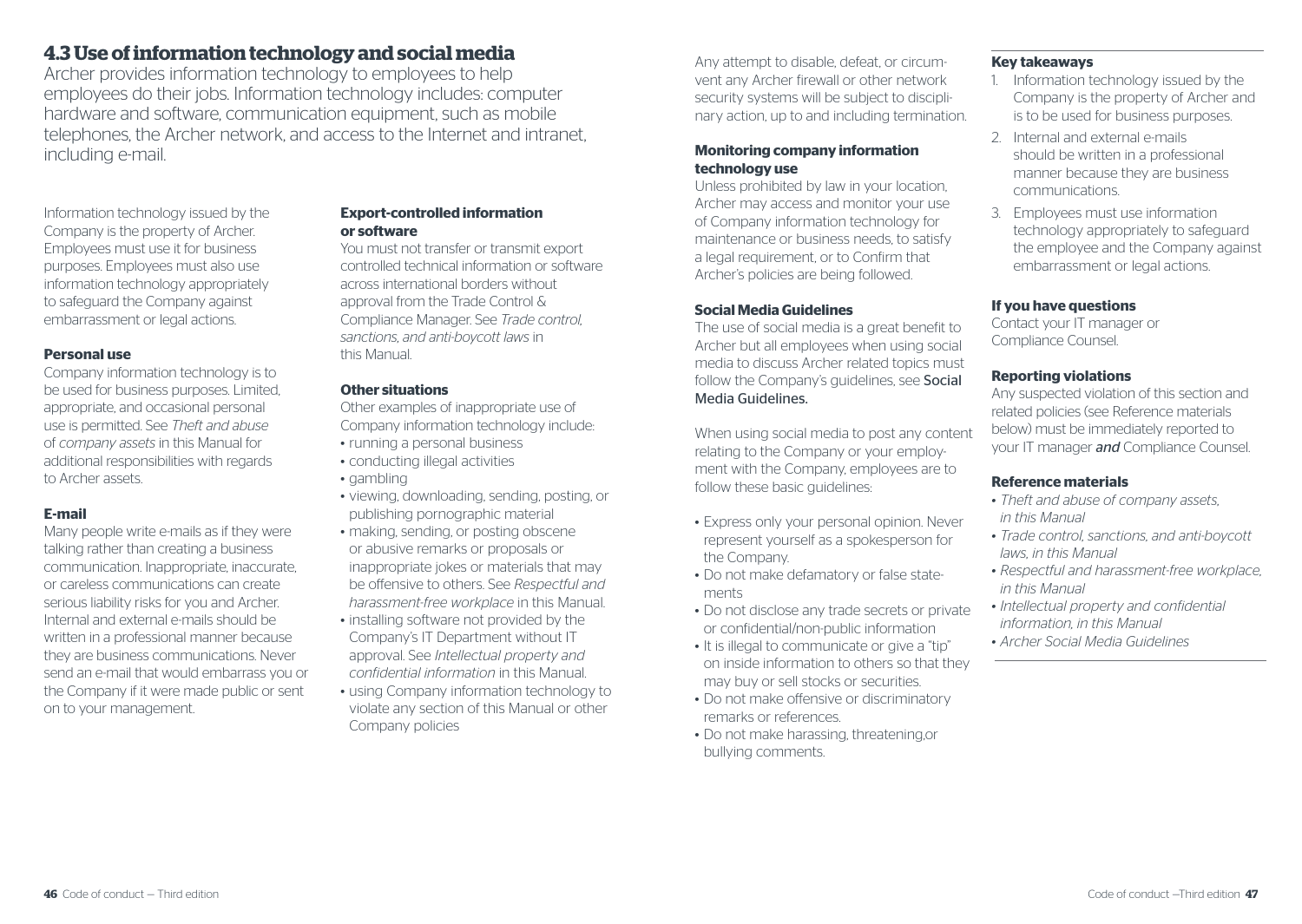**Section 5 Governments and communities**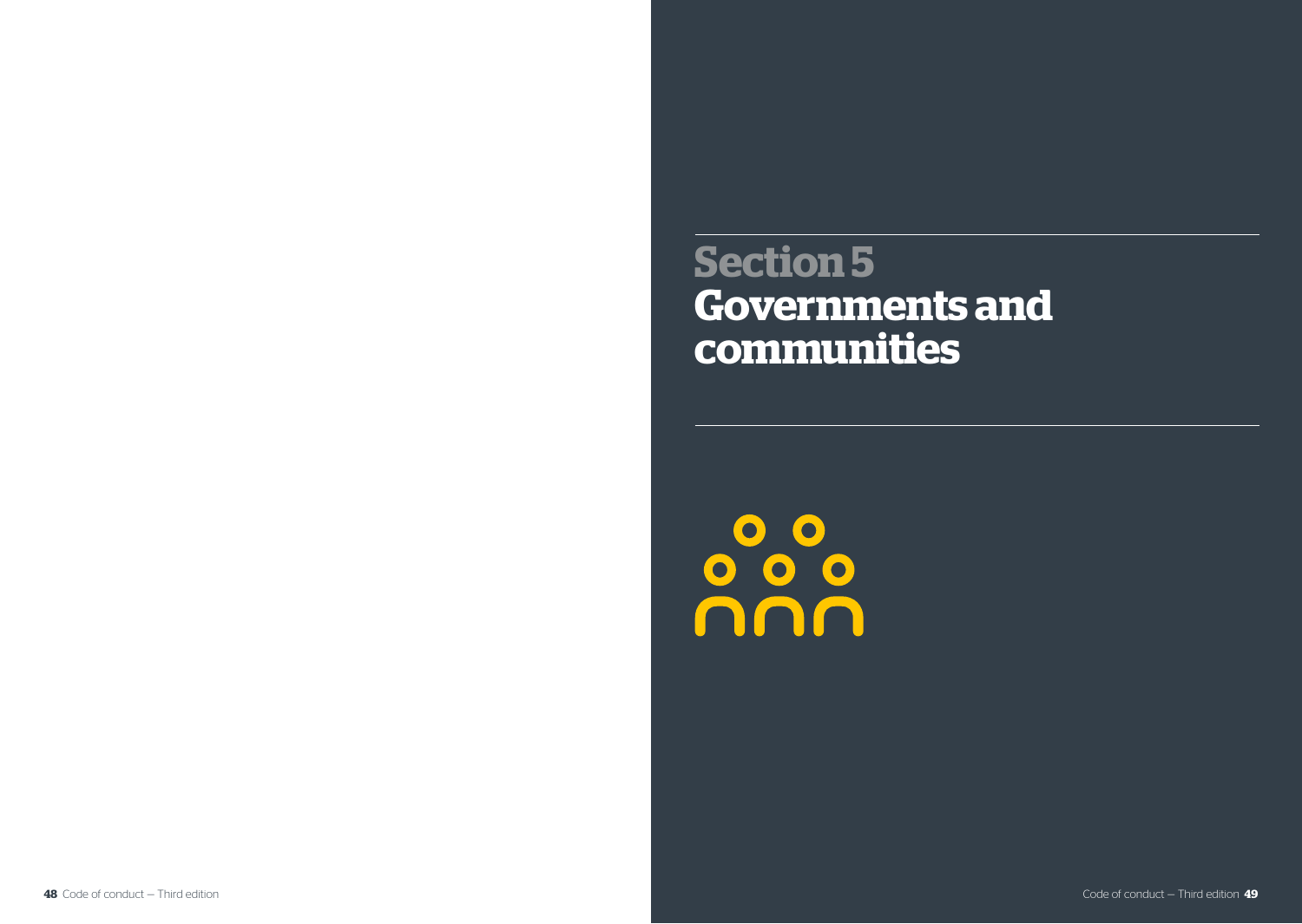# **5.1 Governments and regulatory agencies**

If you are asked to provide information in connection with a government or regulatory agency inquiry or investigation, you should immediately notify your manager and Archer's Legal Department.

### If contacted you must

(1) Immediately contact Archer Legal

(2) Refer to *Archer Investigation Procedure* 

(3) Ask to see the official's identification/ credentials and make a record of that information. Confirm the purpose and scope of the inquiry or investigation. If you have any concerns or are unsure about the identification/credentials provided or the purpose or scope of the inquiry or investigation, contact the appropriate lawyer in Archer's Legal Department.

(4) At all times, you must be polite and make sure that any information you provide is truthful and accurate.

### **Basic rules you must follow**

*Never*

- lie to or mislead any government or regulatory official
- obstruct or attempt to obstruct in any manner the collection of information (including data, testimony, or records) by properly authorized government or regulatory officials
- conceal, alter, or destroy documents or records that are the subject of an inquiry or investigation
- attempt to prevent another person from providing truthful and accurate information
- retaliate against anyone who co-operates with properly authorized officials conducting an inquiry or investigation

*Always*

- contact Archer legal immediately upon contact
- cooperate with properly authorized officials conducting a government or regulatory agency inquiry or investigation (after first confirming that the official's identification/ credentials and the purpose and scope of the inquiry or investigation are proper)
- ensure that information relevant to a government or regulatory agency inquiry or investigation is preserved — including making sure that any automatic systems, including electronic systems, for record disposal are stopped to avoid destruction of relevant information. See also *Accurate and complete records* in this Manual

### **Key takeaways**

- 1. Always be polite and make sure that any information you provide is truthful and accurate.
- 2. Immediately notify your supervisor and Archer's Legal Department.
- 3. If you have any concerns or are unsure about the identification/credentials provided or the purpose or scope of the inquiry or investigation, contact the appropriate lawyer in Archer's Legal Department.

### **If you have questions**

Contact your manager, the General Counsel, or Archer Legal.

### **Reporting violations**

Any suspected violation of this section must be immediately reported to your Business Unit VP or the General Counsel, *and* Archer Legal.

- *• Accurate and complete records, in this Manual*
- *• Investigations Procedure*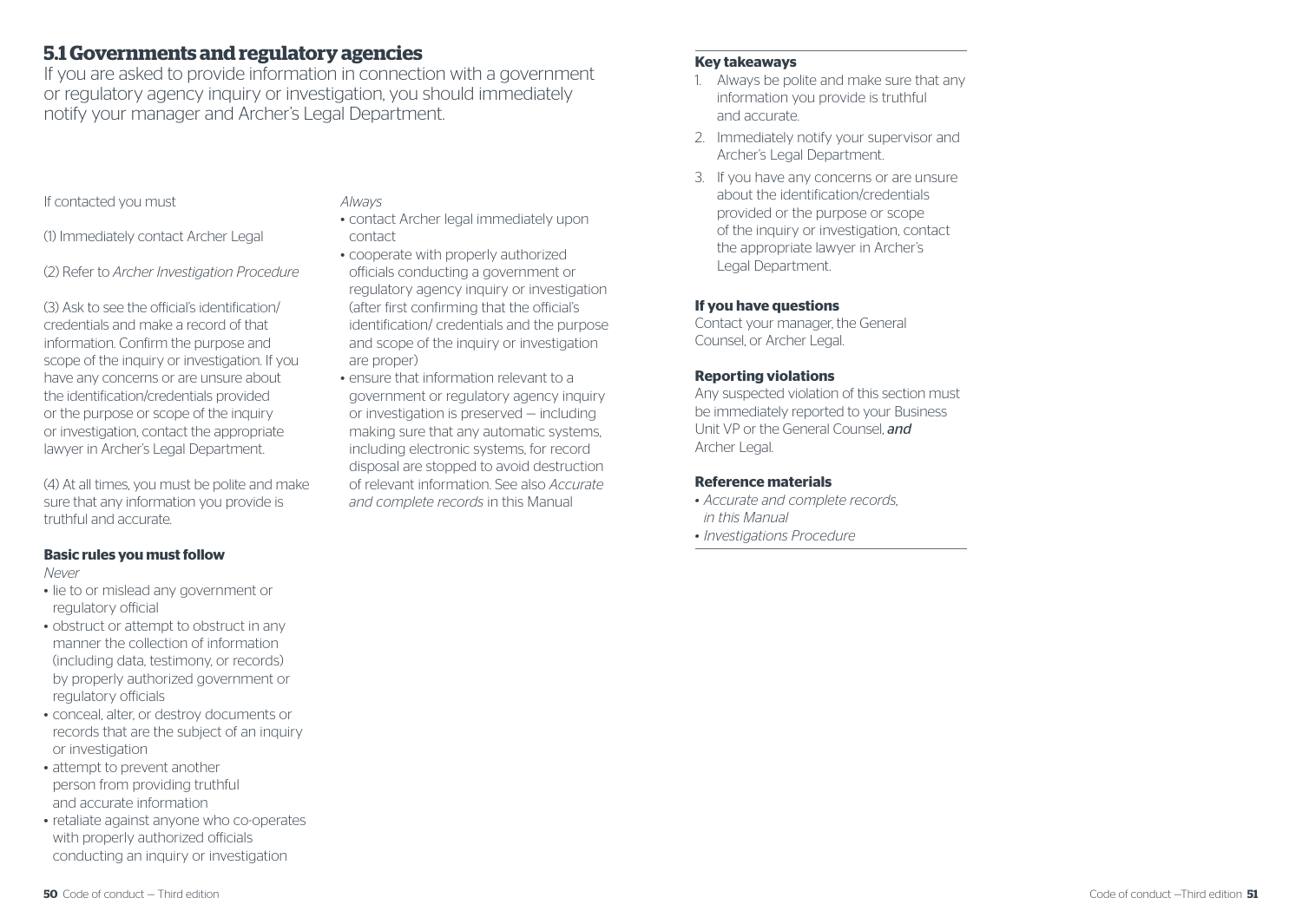# **5.2 Charitable contributions**

Charitable contributions are one way that Archer fosters good community relations. We are committed to operate our business as a valued neighbor in the communities in which we reside.

However, the Company must be mindful of whether certain contributions are proper or prudent, depending on the type of, or views of the, organization. Some charitable contributions can even be viewed as bribes under bribery and corruption laws.

As such, you must follow the following rules when making or approving a charitable contribution request on behalf of Archer.

### **Definition of "contribution"**

For purposes of this section, a "contribution" can be more than just the giving of cash — it is the giving of anything of value, including cash, cash equivalents, physical items, food or drink, services, and time.

### **Acceptable organizations**

For purposes of this section, charitable contributions can be made to the following types of organizations:

- Community service: Community agencies, public charities, and similar private groups that provide services such as nutrition, housing, clothing, job training, and family counseling.
- Culture: Art galleries, choral groups, cultural centers, museums, theaters, and similar organizations.
- Education: Colleges, universities, primary schools, secondary schools, and technical schools.
- Health care: Public charitable health agencies, public and private hospitals, local health organizations, medical research centers, and similar organizations.
- Youth activities: Amateur sports such as baseball, football, or cycling (provided the donation does not involve the provision of athletic facilities or equipment), and similar organizations.

### **Approval requirements**

All charitable contributions must be approved as follows:

- Your Business Unit VP must approve any charitable contributions valued up to \$1000.
- The CEO must approve any charitable contributions valued over \$1000.

You and the approvers must ensure that the contribution will not violate any bribery or corruption laws, particularly if the request is made by a government official (including employees of government-owned oil companies), political party, or political candidate. See *Bribery and corruption* in this Manual.

### **Key takeaways**

- 1. All charitable contributions must be approved by the appropriate individual(s).
- 2. A "contribution" can be more than just the giving of cash — it is the giving of anything of value, including cash, cash equivalents, physical items, food or drink, services, and time.
- 3. All approvers must ensure that the requested contribution will not violate any bribery or corruption laws, particularly if the request is made by a government official (including employees of government-owned oil companies), political party, or political candidate.

### **If you have questions**

Contact your Business Unit VP and Archer Legal.

### **Reporting violations**

Any suspected violation of this section must be immediately reported to your Business Unit VP *and* General Counsel.

### **Reference materials**

*• Bribery and corruption, in this Manual*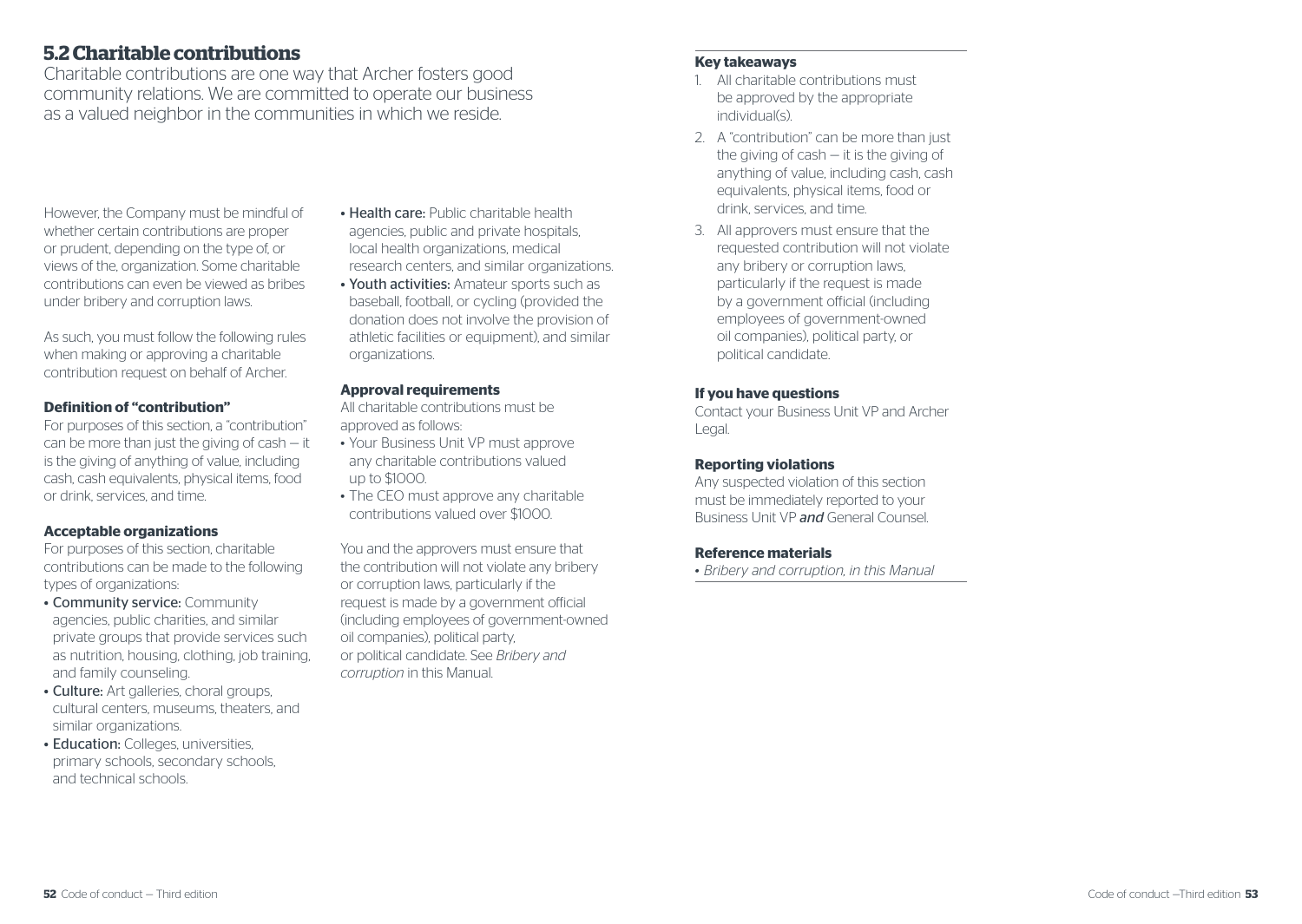# **5.3 Political contributions and activities**

For business and legal reasons, Archer strives to be politically neutral. As such, in general, no Company employee shall, directly or indirectly. use Company funds or resources to make contributions to a government official, political party, party official, or political candidate.

However, Archer reserves the right to make our position known on any matters which affect the Company, our employees or directors, our customers, our shareholders, or the local communities where we work. The Chief Executive Officer and the General Counsel must approve any contributions or activities in such cases.

### **Company contributions and activities**

Under the laws of some locations, Archer is prohibited from making certain political contributions or engaging in certain political activities. For example, it is illegal for the Company to make contributions to a candidate for U.S. federal office. In all countries, contributions or activities involving government officials, political parties, party officials, or political candidates also create the risk of violating bribery or corruption laws. See *Bribery and corruption* in this Manual.

Even in locations where it is allowed by law, Archer has typically chosen, for business reasons, to remain politically neutral. Any decision to act involving Company funds or resources must be approved by the Chief Executive Officer and the General Counsel.

### **Personal contributions and activities**

You may make personal political contributions and engage in personal political activities as long as:

- the contribution or activity does not create a conflict of interest or otherwise affect your responsibilities to the Company (see *Conflicts of interest* in this Manual),
- the activity is carried out on your personal time, and
- you make it clear that you are acting only on your own behalf and not as a representative of the Company

### **Key takeaways**

- 1. The Company strives to be politically neutral.
- 2. The Chief Executive Officer and the General Counsel must approve any political contribution or activity involving Company funds or resources.
- 3. Personal political contributions and activities are allowed provided such acts do not create a conflict of interest or otherwise affect your responsibilities to the Company, such acts are carried out on your personal time, and you make it clear that you are acting only on your own behalf and not as a representative of the Company.

### **If you have questions**

Contact the General Counsel or Compliance Counsel.

### **Reporting violations**

Any suspected violation of this section must be immediately reported to the General Counsel *and* Compliance Counsel.

- *• Bribery and corruption, in this Manual*
- *• Conflicts of interest, in this Manual*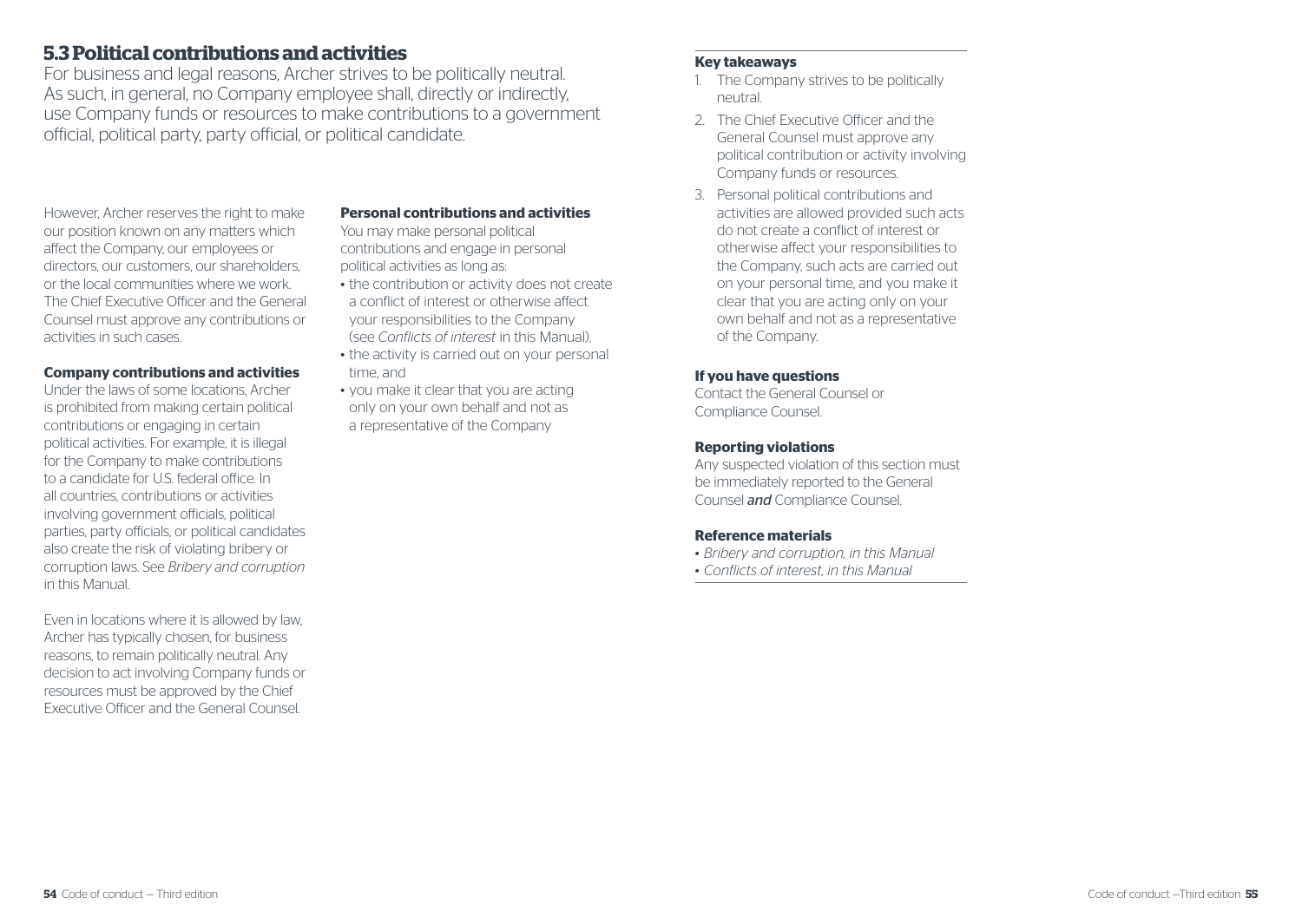**Section 6 Human Rights and Employees**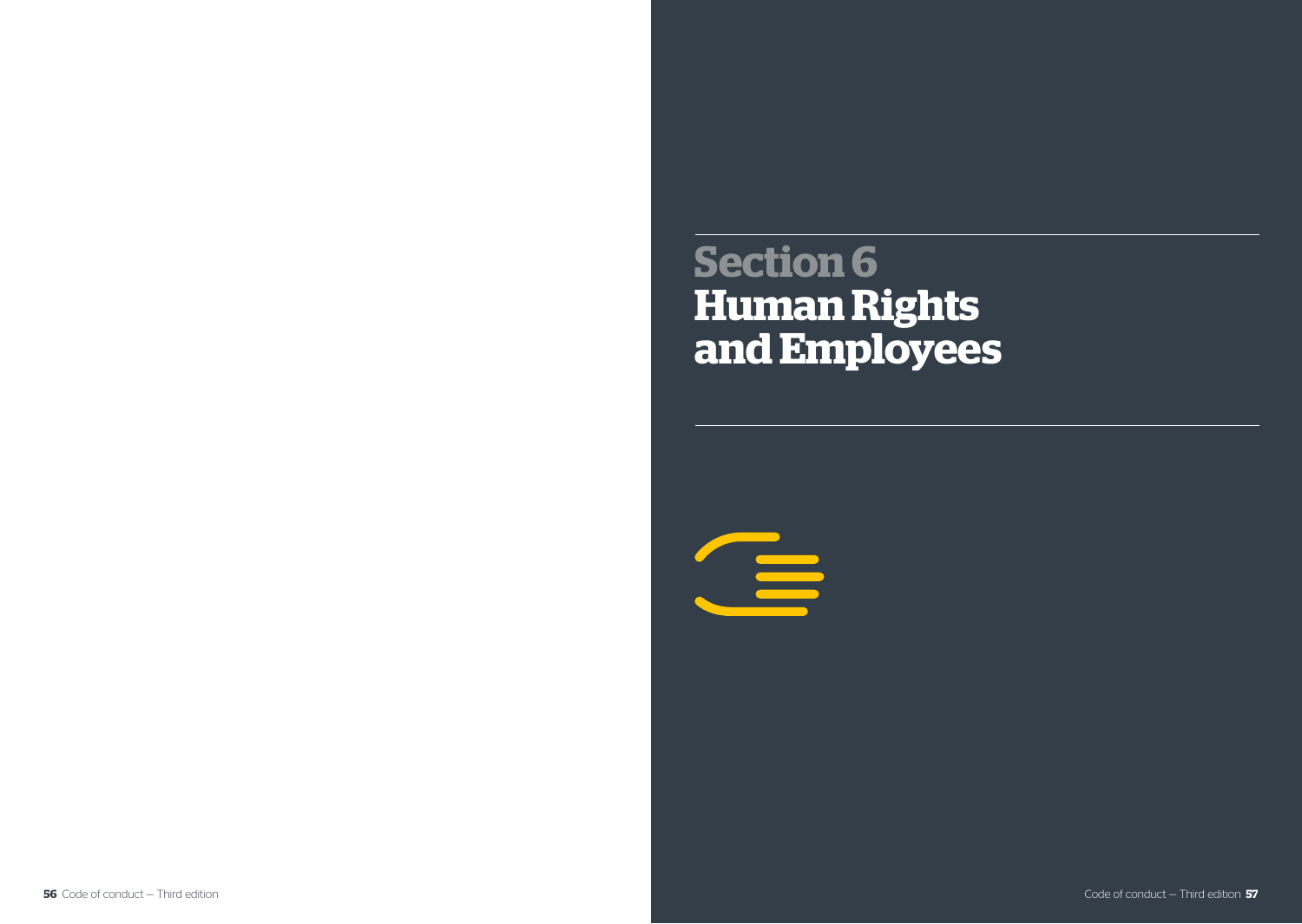# **6.1 Human Rights**

Our commitment is to maintain a company culture which respects and promotes human rights.

Our commitment is to maintain a company culture which respects and promotes human rights.

Archer will uphold and respect the human rights of our employees, suppliers, clients, and the communities we operate in and we expect our employees and contractors to fully support in this endeavour. The UN Guiding Principles on Business and Human Rights, the International Bill of Human Rights, and the ILO Core Conventions on Labour Standards set out the principles we are committed to.

Archer complies with international labor standards and employment legislation where we operate and we are committed to the prevention of child and forced labor, non-discrimination in the workplace, the right of freedom of association and assembly, and the right to collective bargaining.

Respecting human rights is a responsibility for the Company and all our employees and contractors.

### **Key takeaways**

- 1. We will respect the principles in the UN Guiding Principles on Business and Human Rights, the International Bill of Human Rights, and the ILO Core Conventions on Labour Standards.
- 2. We will comply with recognized standards and laws of the countries we operate in with regards to prevention of child and forced labor, adherence to the principle of non-discrimination in the workplace, the right of freedom of association and assembly, and the right to collective bargaining.
- 3. It is our collective responsibility to monitor our operations, practices, and procedures to ensure we comply.

### **If you have questions**

Contact Human Resources, or the General Counsel.

### **Reporting violations**

Any suspected violation of this section must be immediately reported to Human Resources and/or the General Counsel.

- *• Fair treatment and equal employment opportunity,* in this Manual
- *• Respectful and harassment-free workplace,*  in this Manual.
- *• Archer's Human Rights Policy.*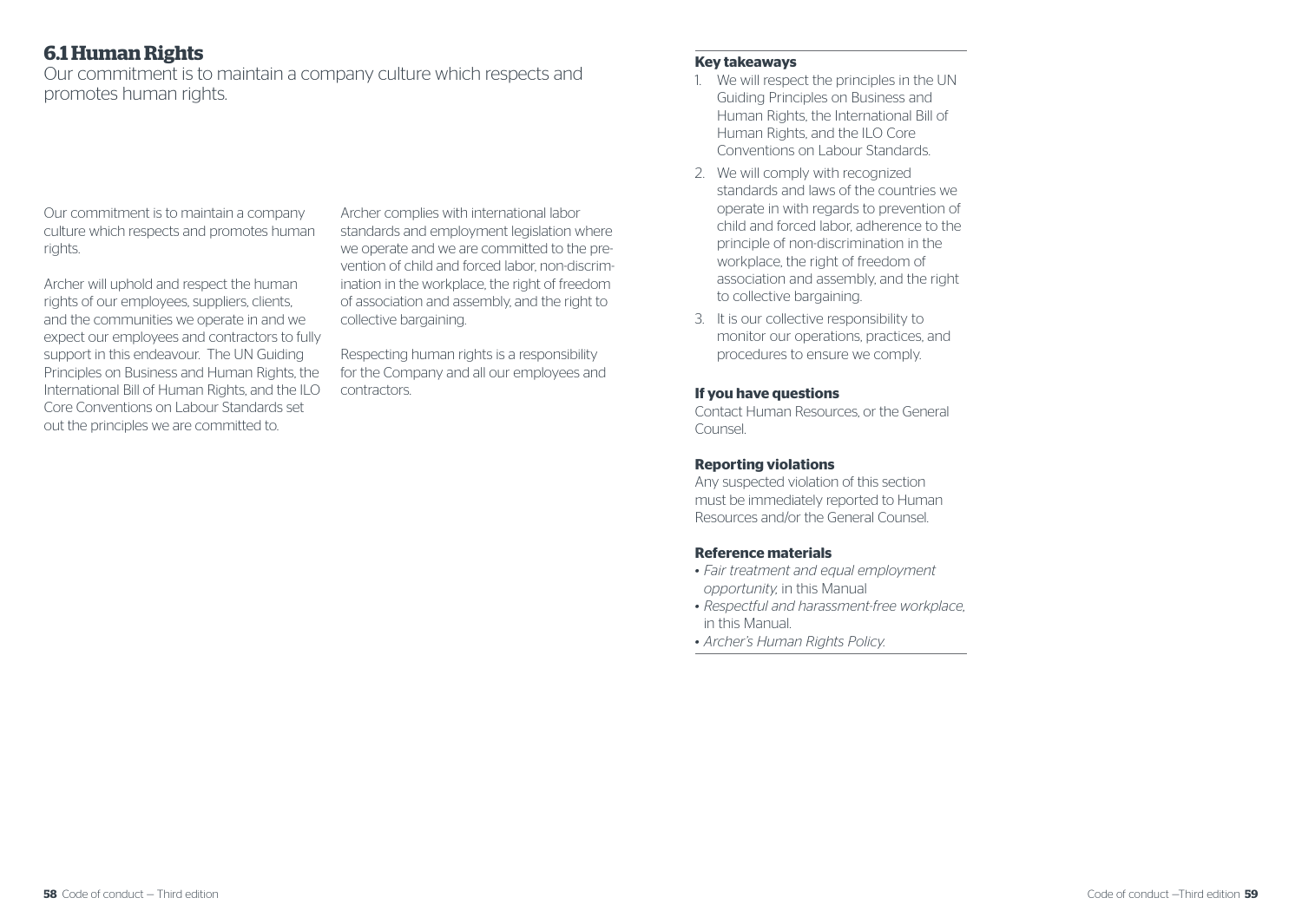# **6.2 Fair treatment and equal employment opportunity**

Archer's continued success depends on our ability to attract, develop, and retain a highly competent work force.

Archer will ensure equal employment opportunity and fair treatment to all individuals regardless of:

- race and ethnicity
- religion
- sexual orientation
- gender identity
- career and parental status
- national origin
- age
- marital status
- disability
- or any other status protected by law

This commitment applies to all employment decisions, including recruiting, hiring, iring, promoting, demoting, training, transfers, reductions-in-force, re-hiring, compensation, benefits, discipline, and other terms, conditions, and privileges of employment.

The Company will make reasonable accommodations for qualified individuals with disabilities, if it can do so without undue hardship. The Company makes an exception to this policy only when hiring for a position that requires specific physical abilities to perform the primary functions of the job.

The successful achievement of this commitment requires participation by all employees. Managers, in particular, are personally responsible for ensuring fairness and non-discrimination in their respective workplaces.

### **Key takeaways**

- 1. Fair treatment and equal employment opportunity apply to *all* employment decisions.
- 2. It is the Company's policy to evaluate job candidates and employees on the basis of their ability, achievements, experience, and performance. Management will promote an environment where merit is the sole basis for employment decisions.
- 3. Treating one another fairly is key to the Company's ability to attract, develop, and retain a highly competent work force.

### **If you have questions**

Contact your local HR, Business Unit HR, or HR Director.

### **Reporting violations**

Any suspected violation of this section must be immediately reported to your supervisor and/or local HR, Business Unit HR, or HR Director.

- *• Respectful and harassment-free workplace,*  in this Manual.
- *• Archer's Human Rights Policy.*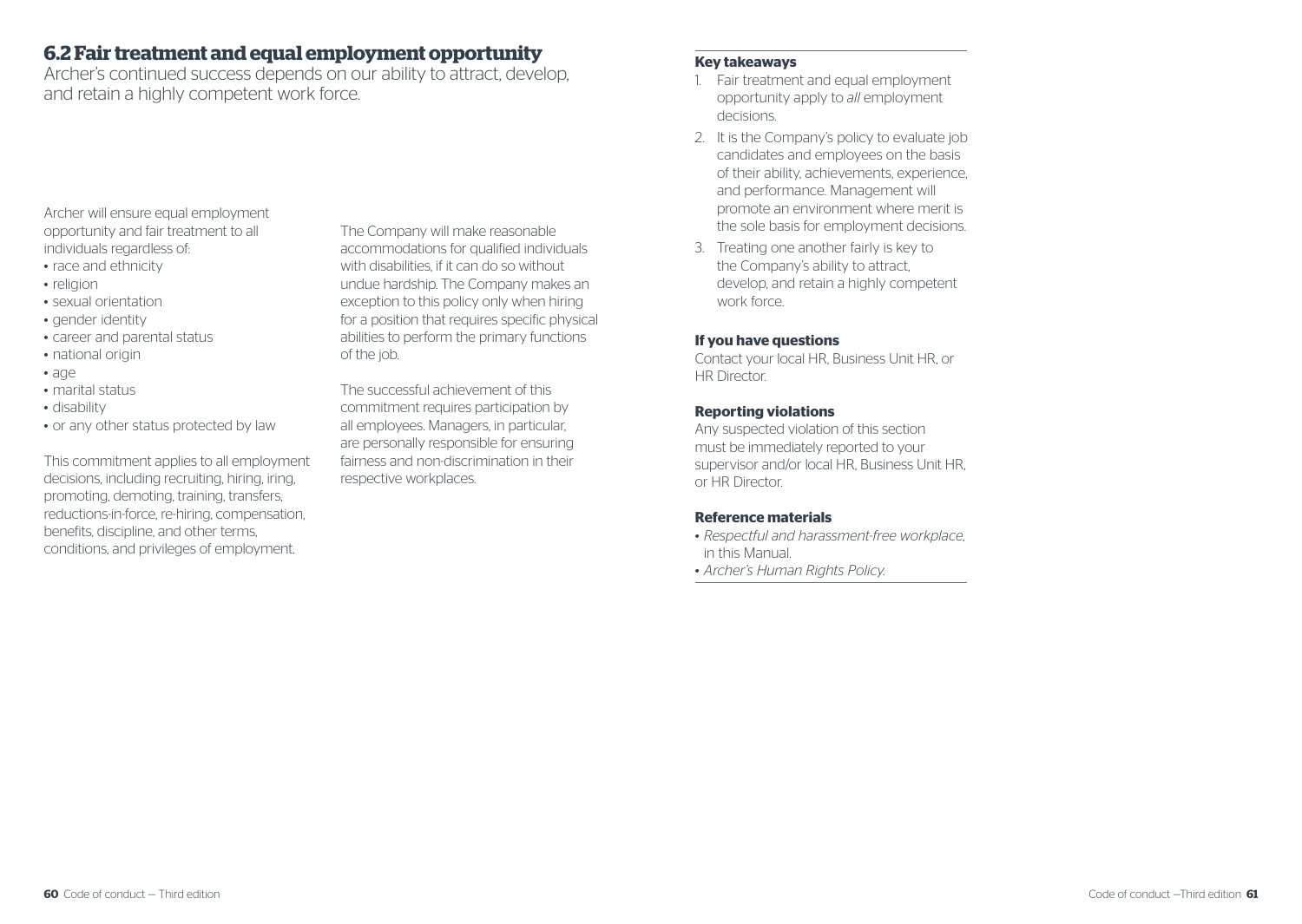# **6.3 Respectful and harassment-free workplace**

Archer is committed to maintaining a work environment free from harassment in which all individuals are treated with respect and dignity. Archer will not tolerate any form of harassment toward employees, contractors, suppliers, customers, or others in the workplace.

### **Harassment is strictly prohibited**

Harassment is considered a form of discrimination (see *Fair treatment and equal employment opportunity* in this Manual) and it will not be tolerated in the workplace in any form.

Workplace conduct, whether verbal or physical, will be considered harassment when you know, or should know that your actions offend or hurt another person. Harassment is typically repetitive behavior but may also be one serious incident such as physical violence or sexual harassment. General indicators that conduct will be considered harassment are as follows::

- has the purpose or effect of creating an intimidating, hostile, or offensive work environment
- has the purpose or effect of unreasonably interfering with an individual's work performance
- negatively affects an individual's employment opportunities or
- has the purpose or effect of violating an individual's dignity

Harassing conduct includes but is not limited to: insults; negative labels or stereotyping; threatening, intimidating, or hostile acts; demeaning jokes; and words or images that demeans or shows hostility or hatred toward an individual or group that is placed on walls or otherwise circulated in the workplace.

### **Definition of sexual harassment**

For the purposes of this section, "sexual harassment" is defined as unwelcome sexual advances, requests for sexual favors, and other verbal or physical conduct of a sexual nature. Conduct may be sexual harassment::

- if it only occurs once:
- regardless of the genders or sexual preferences of the persons involved;
- regardless of seniority or position of the persons involved;
- regardless of cultural norms:
- whether it is physical or verbal;
- $\bullet$  whether it is at or outside of work (i.e. sexual comments about a colleague on social media; sexual harassment at an out of work event);

Sexual harassment will not be tolerated by the Company.

### **Retaliation is also prohibited**

Archer strongly encourages reporting of all incidents of actual or possible harassment. The Company will promptly investigate such reports and prohibits retaliation against any individual who reports harassment or participates in an investigation of such reports. Employees who, in good faith, report incidents must under no circumstance be retaliated against in any way. Any employee who feels that he or she has been subjected to any form of retaliation should immediately report the retaliation to his or her supervisor and/ or to the local HR, Business Unit HR, or the HR Director..

While Archer is committed to preventing and punishing harassment and retaliation, the Company also recognizes that false accusations of harassment or retaliation may harm the innocent person who is falsely accused. As such, any employee who, after an investigation, is found to have *knowingly* made a false accusation of harassment or retaliation may be subject to disciplinary action. However, if an employee. makes a report of what he or she *in good faith* believes to be harassment or retaliation, the employee will *not* be subject to disciplinary action, even if the employee turns out to have been mistaken.

### **Key takeaways**

- 1. A respectful workplace is one where all employees feel comfortable, included, and valued.
- 2. As a global company, we must be sensitive to, and respectful of, different cultures, beliefs, and perspectives. Whether conduct is harassment or not will often be a subjective determination and needs to be considered from the perspective of the complainant.
- 3. Harassment in any form is against Archer's values, how we as a company will operate, and how Archer employees should interact with fellow colleagues and all other persons.

### **If you have questions**

Contact your local, HR Business Unit HR, or the HR Director..

### **Reporting violations**

Any suspected violation of this section must be immediately reported to your supervisor and/or HR, Business Unit HR, or the HR Director.

- *• Fair Treatment and Equal Employment Opportunity in this Manual*
- *• Archer's Human Rights Policy.*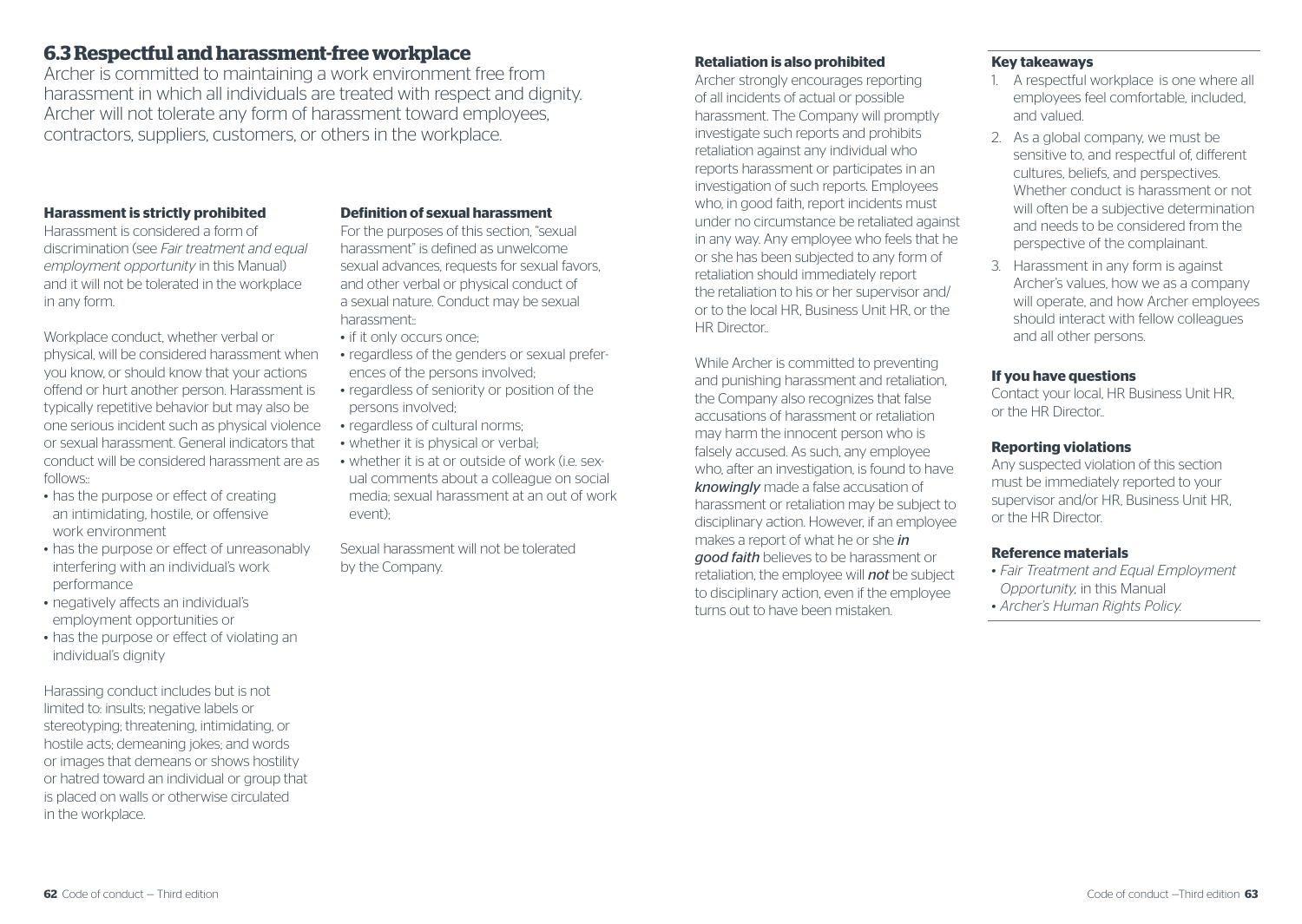# **Section 7 Reporting possible violations**

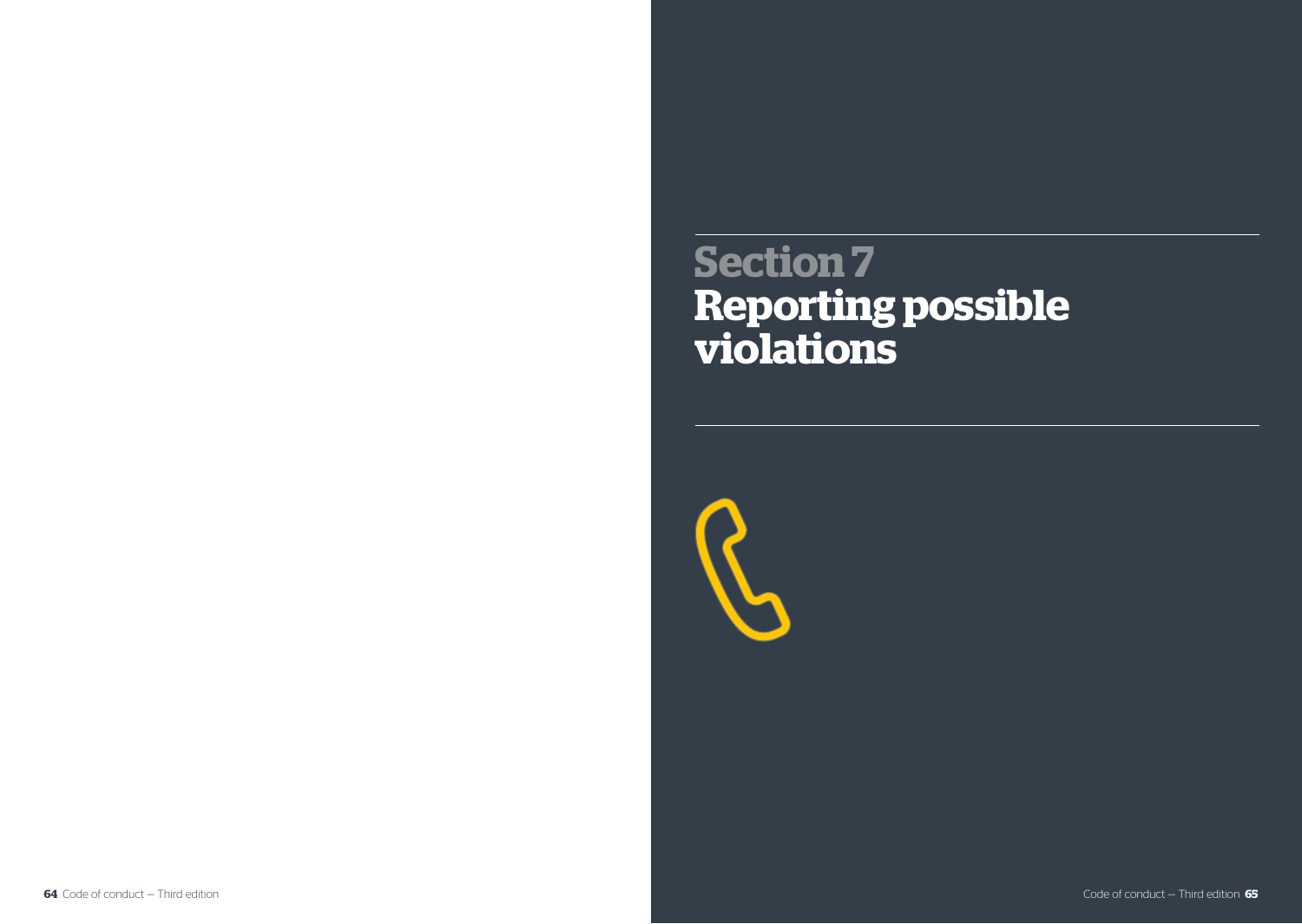# **7.1 Reporting possible violations**

It is Archer's policy that an employee, consultant, trainee, supplier or any other person who becomes aware of a possible violation of the Company's policies regarding legal or ethical business conduct must report the violation. This includes possible violations of policies set forth in this Manual, or other policies, manuals, or guides distributed by the Company.

### **What is a violation?**

A violation as used this Manual will include a breach of applicable laws, Archer policies and procedures, and/or Archer's values.

### **How to report possible violations**

To report concerns of improper activity, contact your immediate supervisor or your supervisor's manager, or as directed by this Manual. If it would be inappropriate to report concerns to your supervisor or your supervisor's manager (for example, when the conduct involves those individuals), contact one of the individuals indicated in the respective section of the Manual or the General Counsel. These individuals will treat all reports confidentially.

### *Anonymous reports can be made to the Archer hotline at the following website: https://archer.alertline.com*

Reports can be made in any language, orally to the operator, or in writing.

The hotline is operated by an independent outside service provider retained by Archer. Information reported in this manner is forwarded to the Company without identifying the source. You also have the option of not reporting anonymously.

### **Duty to Investigate Reports**

All reports will be investigated by Company promptly and within a reasonble time after receipt

### **Cooperating with Company investigations**

Every employee has an obligation to cooperate in Company investigations. You are expected to provide truthful and complete information and documentation, if requested, as well as participate in interviews conducted by Company personnel or representatives retained by the Company to conduct an investigation.

### **Safeguards against retaliation**

No employee will be negatively affected in employment with the Company as a result of reporting a possible violation of Company policy or cooperating in a Company investigation. This includes those who report a possible violation of the Company's policies against discrimination and sexual harassment.

When appropriate, safeguards will be applied in an effort to keep the matter confidential. Company will ensure a proper working environment for the notifier or any subject of an investigation.

### **Penalties**

Failure to meet the required standards of conduct according to Company policies and the law will result in appropriate disciplinary action by Company management. This may include termination of employment. Employees who violate the law may be subject to criminal prosecution and may be held liable for damages incurred by the Company as a result of such violations.

Any employee who fails to report possible violations or cooperate in a Company investigation — including failing to provide truthful and complete information and documentation — may also be disciplined, up to and including termination.

Any employee who retaliates against an employee who reports possible violations or cooperates in a Company investigation will be disciplined, up to and including termination.

Any employee who *knowingly* makes false allegations of violations shall be subject to the same disciplinary action as one who fails to report possible violations or cooperate in a Company investigation.

However, if an employee makes a report of what he or she, *in good faith,* believes to be in violation, the employee will *not* be subject to disciplinary action, even if the employee turns out to have been mistaken.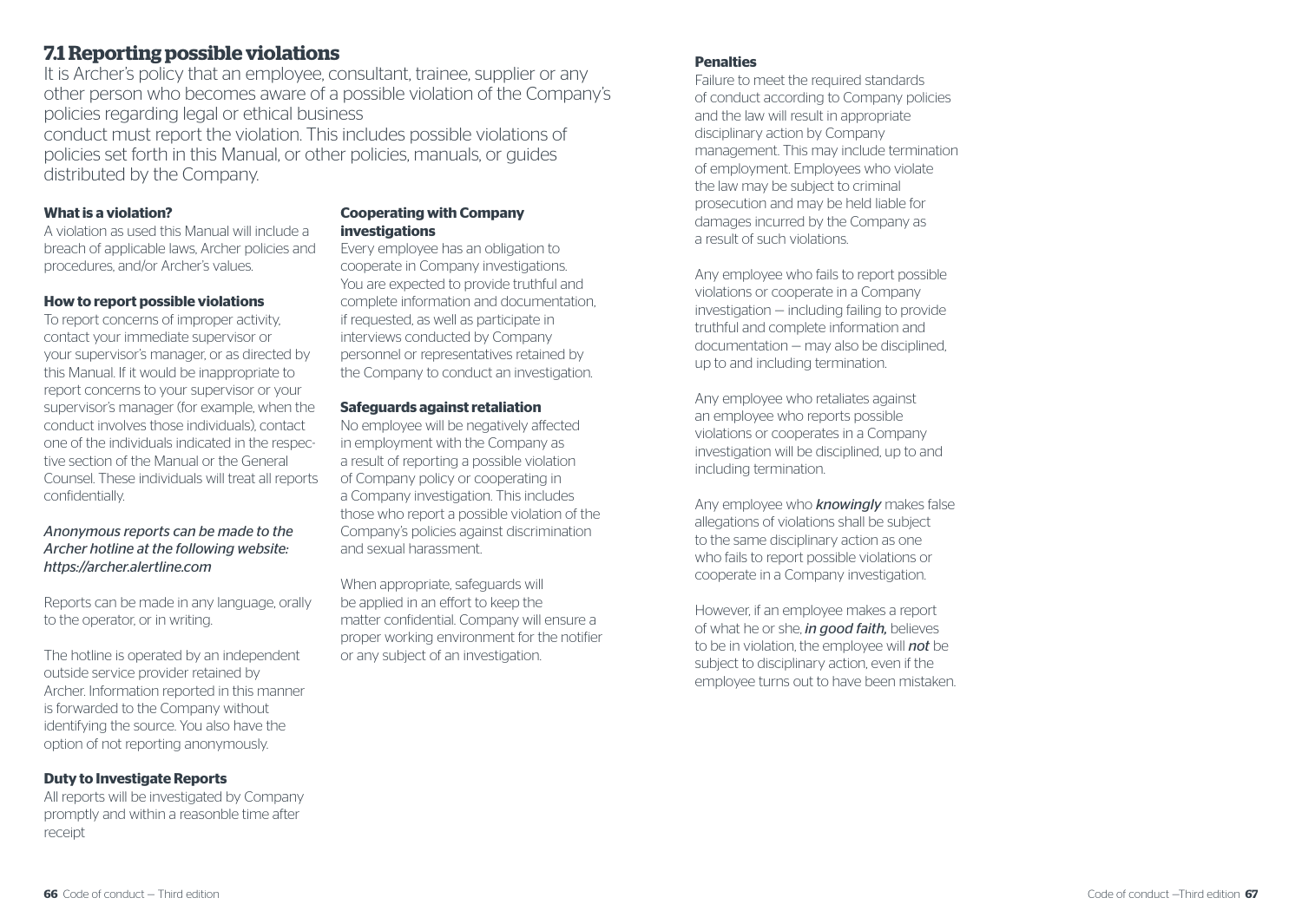# **Useful contacts and notes**

Anonymous reports can be made to the Archer hotline at the following website: **https://archer.alertline.com**

| $\overline{\phantom{a}}$                                                        |  |
|---------------------------------------------------------------------------------|--|
|                                                                                 |  |
|                                                                                 |  |
|                                                                                 |  |
| the contract of the contract of the contract of the contract of the contract of |  |
|                                                                                 |  |
|                                                                                 |  |
|                                                                                 |  |
|                                                                                 |  |
|                                                                                 |  |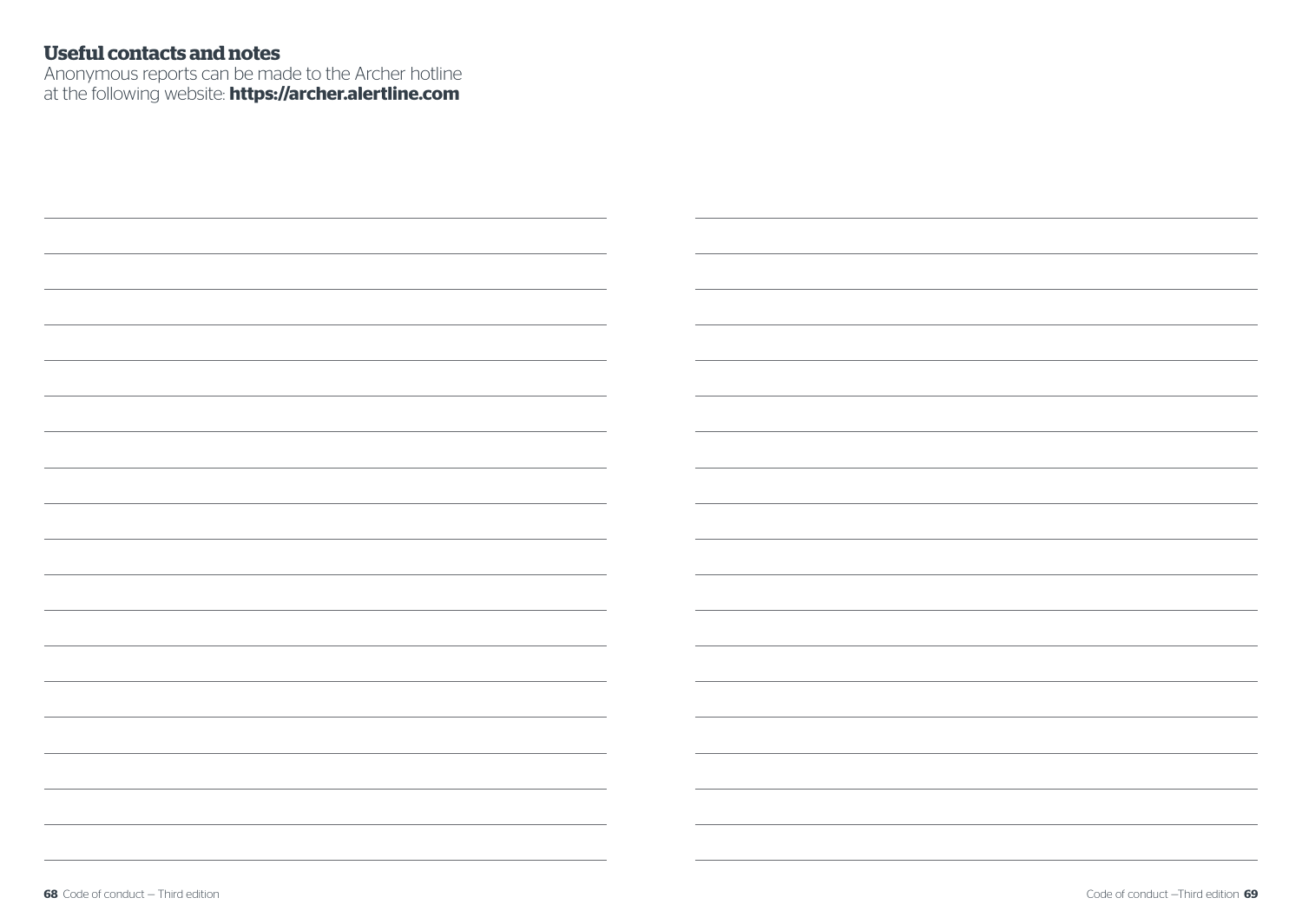# **Certificate of compliance**

I have received, read, understand, and agree to comply with the Archer Code of Conduct. I understand that failure to do so may result in disciplinary action up to and including termination of employment and/or loss of employee benefits to the extent permitted by applicable law.

### **Name (printed)**

| <b>Signature</b> |                                                                       |  |
|------------------|-----------------------------------------------------------------------|--|
| <b>Date</b>      |                                                                       |  |
| <b>Location</b>  |                                                                       |  |
| Copy             | Return to:<br>Human Resources Department<br>(Keep in employee's file) |  |
| Copy             | Remains in Manual<br>(Employee's copy)                                |  |